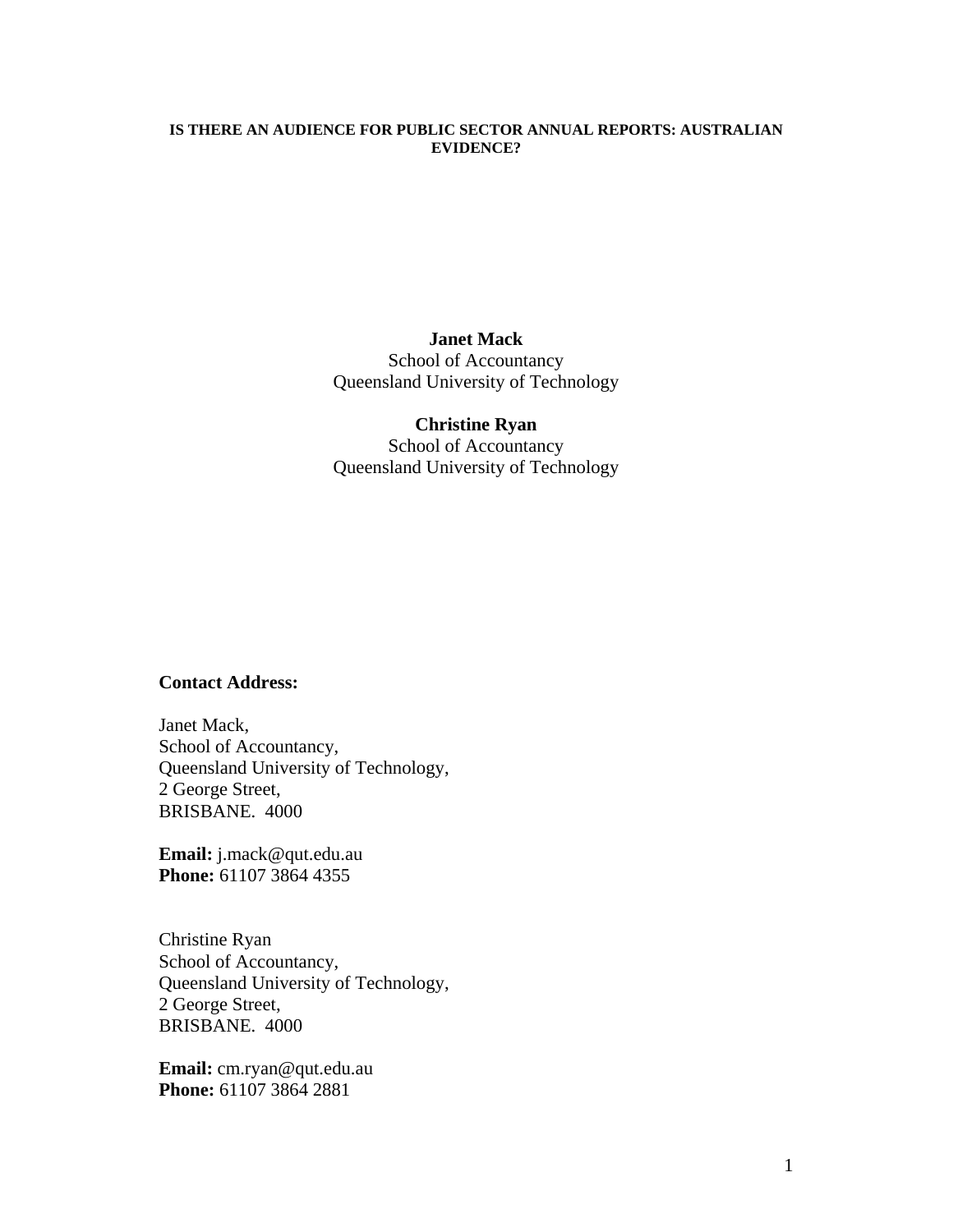### **Structured Abstract**

**Purpose -** The purpose of this research is to investigate the role and importance of the annual report as a source of information about public sector entities.

**Methodology/Approach -** This research uses a survey methodology to access users of public sector annual reports and is innovative because it has directly studied actual users across the entire public sector.

**Findings -** The findings of this research indicate that the annual report is an important source of information about public sector entities but it is not the most important source of information. This study also found that the annual report is not regarded as equally important across all public sector entity types. Differences in the importance attached to the annual report by different stakeholder groups were also noted.

**Research Implications -** These findings have important implications for policy makers with respect to the information content of public sector annual reports. In particular the blanket approach to legislative requirements for annual reporting may need to be reviewed in view of the findings of this research that there are differing levels of importance attached to the annual report as an information source by users from different public sector entity types.

**Originality** – The research in this paper is original in that it has, systematically and directly accessed users of public sector annual reports to determine their information sources.

**Paper Type** – Research Paper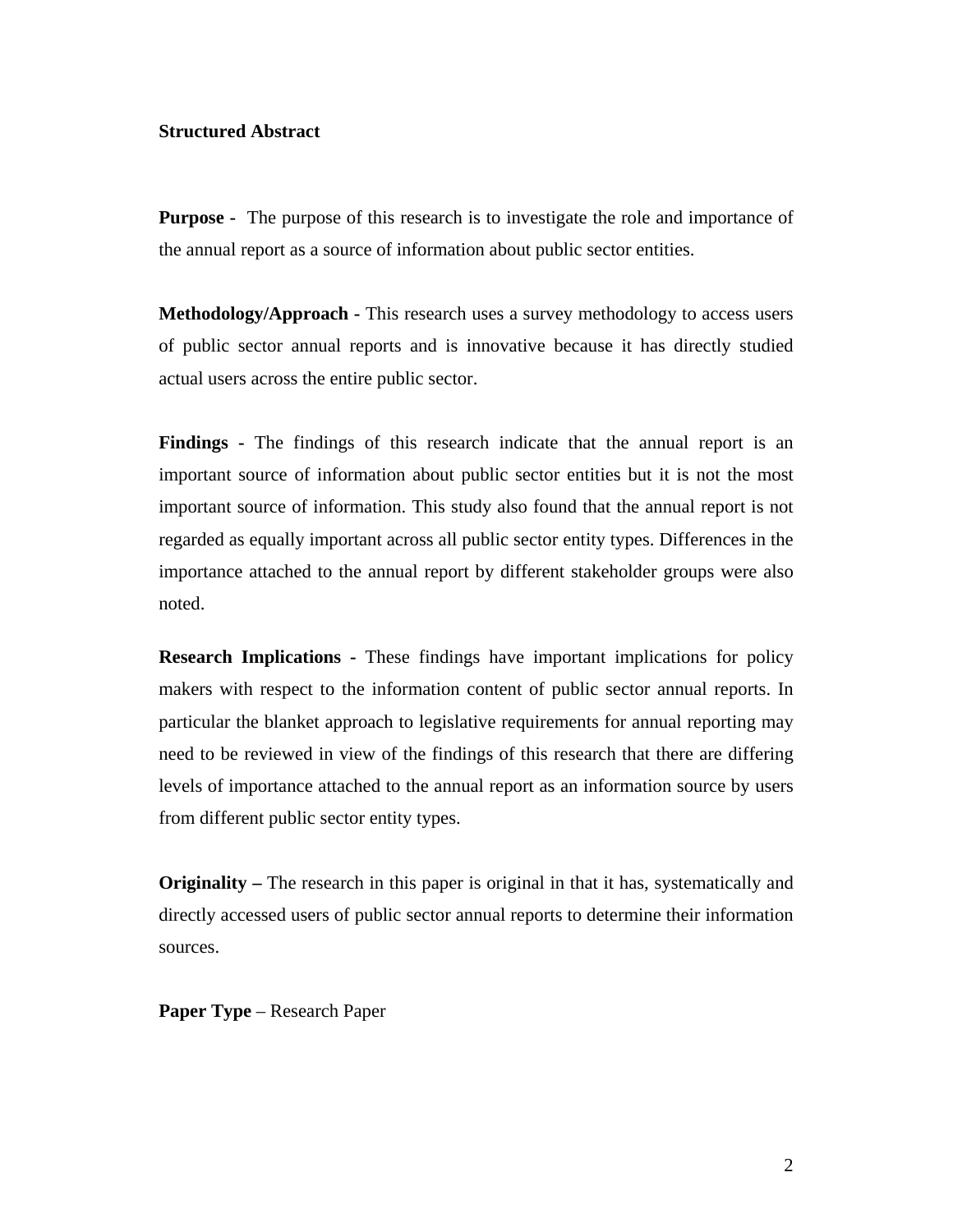# **IS THERE AN AUDIENCE FOR PUBLIC SECTOR ANNUAL REPORTS: AUSTRALIAN EVIDENCE?**

### **ABSTRACT**

Internationally, the increased emphasis on performance and accountability in the public sector in the last quarter of a century has led to a greater awareness of mechanisms that are available to discharge accountability. In this respect, policy makers have placed increased reliance on the annual report. Some argue the annual report is an integral part of citizen engagement that enables government agencies to discharge their accountability obligations to a diverse group of stakeholders. Others discount the importance of annual reporting arguing that in spite of the considerable resources consumed to produce these reports there is no public interest in them. In terms of adding to this debate, there is little empirical evidence on stakeholders' use of the annual report, the importance of annual reports as an information source to stakeholders and the importance of other forms of information. This study uses a survey method to obtain the views of recipients of annual reports across three different Australian public sector entity types – government departments, local government authorities and government owned corporations to determine whether stakeholders in the public sector consider the annual report to be an important information source relative to other information sources. The study finds that the annual report is considered an important source of information, and further, that this perception varies for the different public sector entity types and across different stakeholder categories. This research has important implications for policy makers in their consideration of accountability mechanisms to stakeholders.

#### **KEY WORD: Public Sector Annual Reports**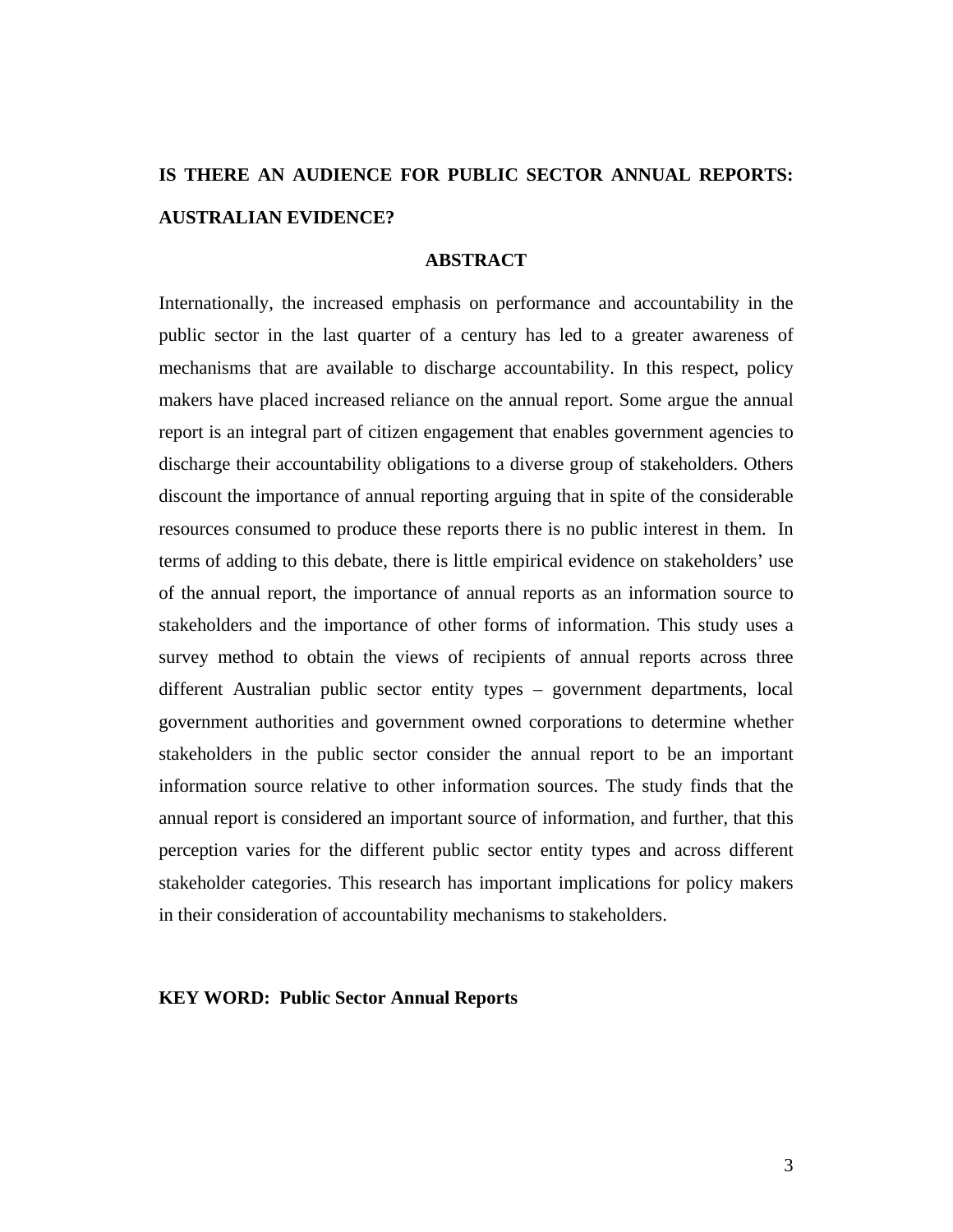### **INTRODUCTION**

The public sector reforms which have been embraced in western countries since the 1980s have placed the spotlight on the governance of public sector organisations. Accountability is an important element of good governance. Access to information in a form that allows users to gauge whether the objectives of the organisation are being discharged and to assess its performance is an essential pillar of accountability. In both the private and public sectors, one of the main vehicles used to discharge accountability is the annual report (Cameron 2004).

The concept of the private sector annual report has a long and unchallenged history. It is widely regarded as the main accountability mechanism, reporting on the governance and performance of an organisation. This concept and format of the annual report has been translated, unchallenged, into the public sector. This translation has three main implications for the public sector, all of which lack empirical substantiation. First, the relative importance of the annual report in both sectors has been assumed to be equal. However, it is widely argued that in the public sector, in the absence of a market, and definable performance measures, accountability through the regulated disclosure of information is even more important (Hooks, 2002; Coy et al., 2001; Guthrie et al., 2003). Second, the format and content of the public sector annual report has been adopted from the private sector with little regard for the differences in operating structure and objectives of the organisations in the two sectors. An annual report commonly comprises both descriptive information about the entity and its activities usually at the beginning of

4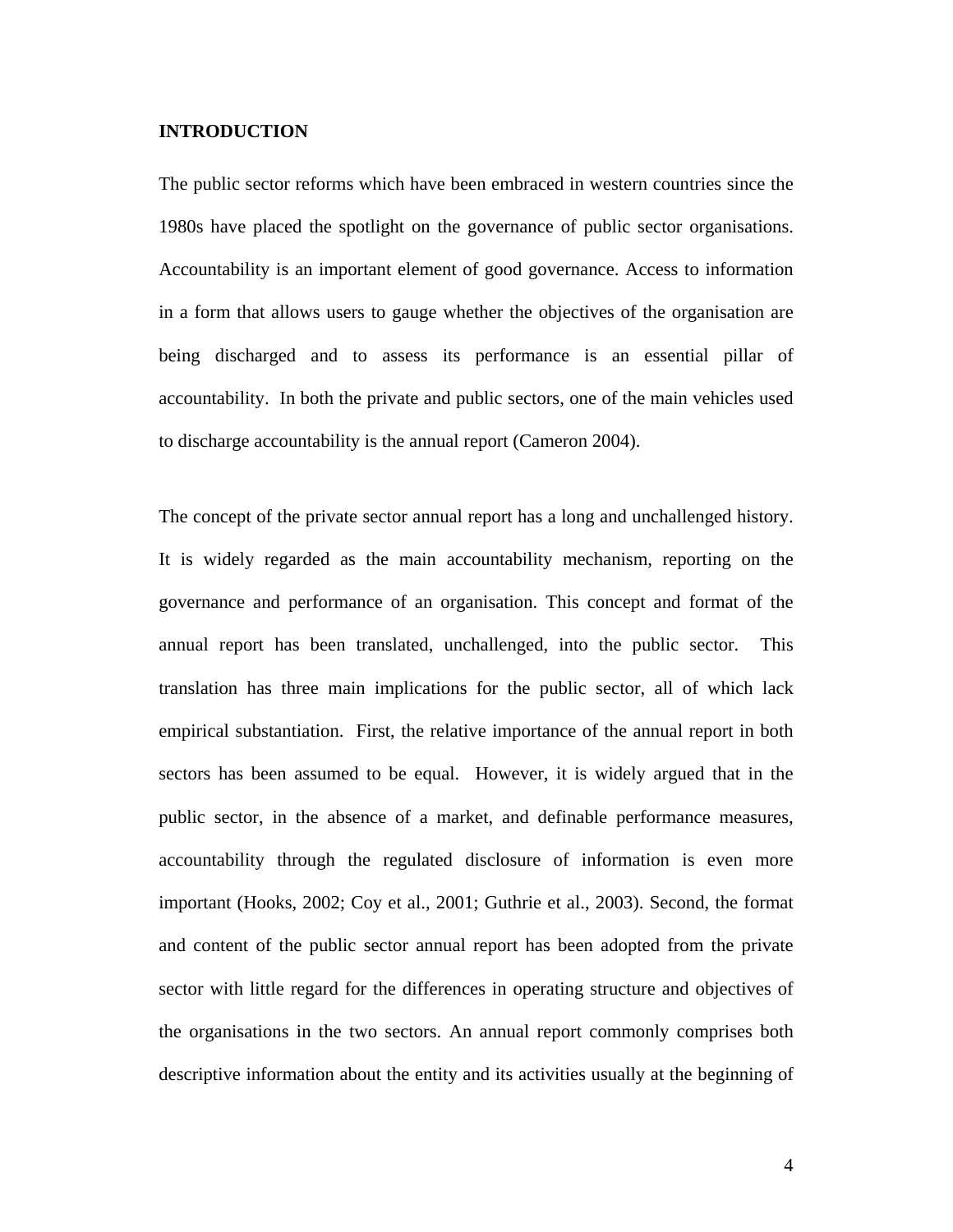the report and the statutory information - the audited financial statements which comprise the audited general purpose financial report at the end of the report (Stanton and Stanton, 2002). The third implication in prescribing requirements for annual reports, is that public sector regulators in some western democracies have treated the public sector as consisting of an homogonous group of organisations (as indeed the listed companies in the private sector are) and has failed to differentiate requirements between the different public sector organisations. Consequently, in Australia, all public sector organisations (local governments, departments of state and corporatised bodies) have similar annual reporting requirements despite the differences in terms of complexity and diversity of the accountability relationships and the different operating, financial and legal structures of these organisations.

It is the lack of the empirical verification of this translation of the annual report into the public sector that has raised a number of unresolved dilemmas for public sector researchers. Internationally, there have been numerous attempts to determine the use made of the annual report by public sector stakeholders (see for example Butterworth et al., 1989; Lapsley, 1992; Hodges et al., 2002 in the UK, Alijarde, 1997 in Spain, Steccolinni, 2004 in Italy, Skaerbaek, 2005 in Norway, Coy et al., 1997 in New Zealand and Clark, 2001 in Australia). Concurrently several researchers have investigated the approaches taken by public sector entities in reporting to their external stakeholders. Lee (2004) argues that there are two approaches which public sector entities can take in reporting to their stakeholders. He refers to the traditional institutional approach which involves an indirect

5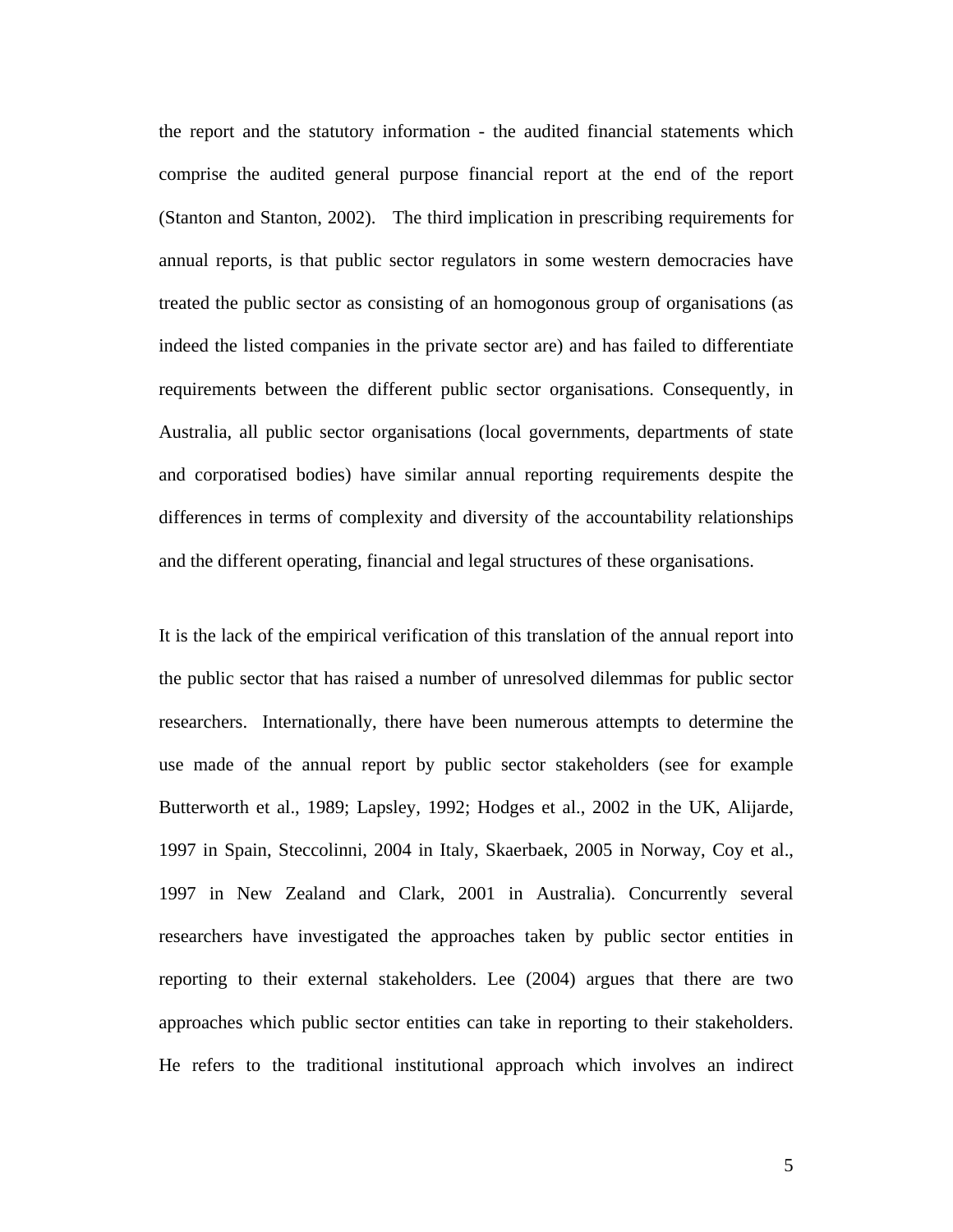reporting relationship with the public through intermediaries such as the media or oversight bodies and a direct approach where the entity communicates directly with its stakeholders. Lee (2004) argues, in an American context, that organizations have found the traditional indirect approach to reporting to external stakeholders through intermediaries unsatisfactory, and have sought a direct involvement with the public through the development of the public report. Similarly in an Australian context Parker and Gould (1996) and Guthrie (1998) have argued that there has been a shift from traditional reporting mechanisms to a reporting regime which is more market and customer oriented.

It is the indepth investigation of this direct reporting to stakeholders which is the focus of this paper. Skaerbaek (2005) acknowledges that it has been a "recurrent ambition" of researchers to analyse who uses annual reports. However, in the main, studies have relied on proxies for actual users. Carlin (2005) acknowledges that the justification for the use of proxies is the difficulty in obtaining "hard evidence" on actual users. This is the contribution this paper makes to the extant literature; it is a survey of actual users of annual reports, across the different types of public sector entities.

The issue of the use of the annual report, and its resolution, has important public policy implications. Not only are considerable resources expended by public sector agencies in the preparation of these reports (Jones and Pendlebury, 2004; Skaerbaek, 2005) but some governments have made a strategic decision to step up their direct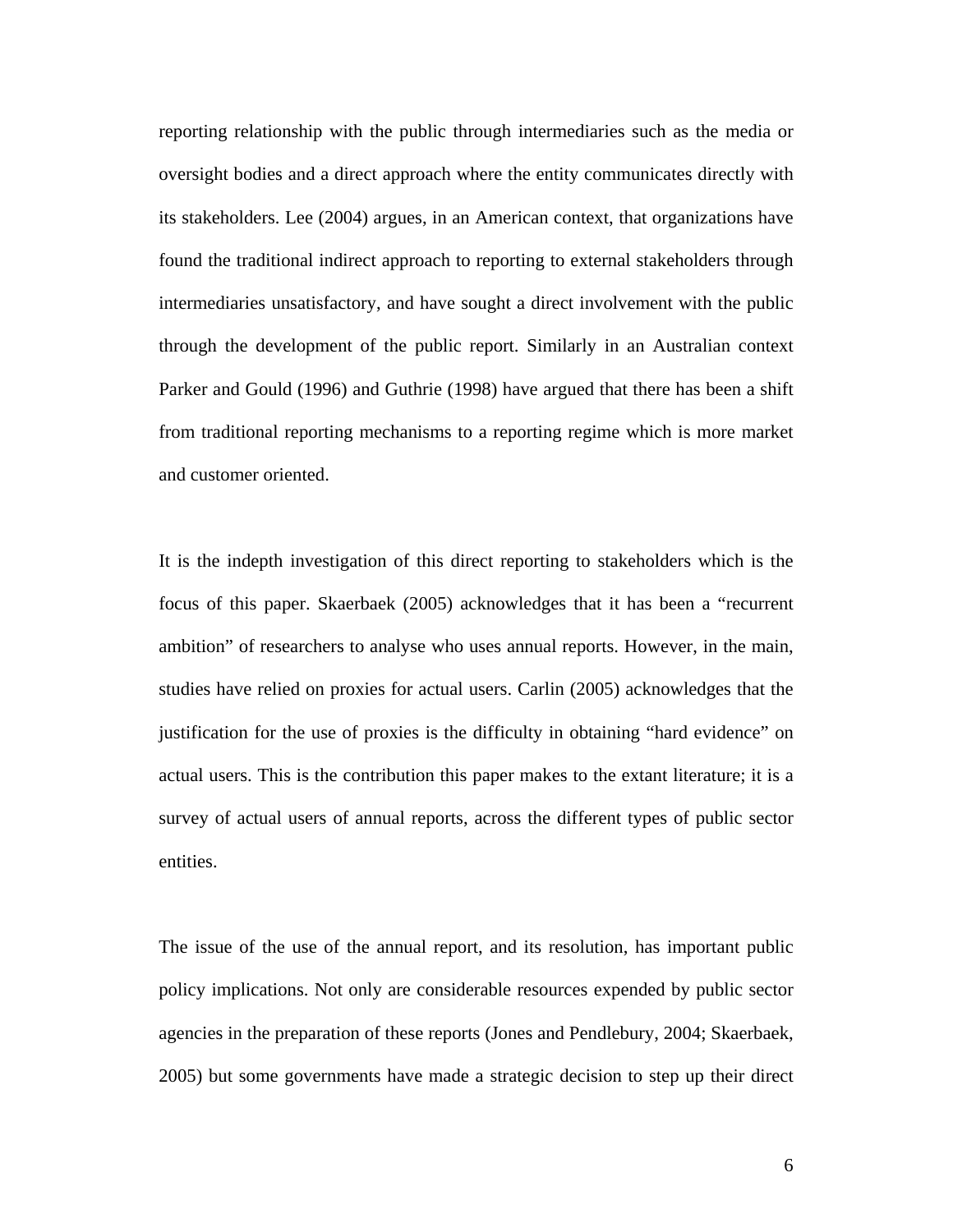reporting to the public as part of a focus on citizen engagement (Lee, 2004). If reports are not being accessed by stakeholders, then policy makers will need to review the ways in which they discharge their accountability obligations. What is the composition of the stakeholder profile of those that use the annual report? How useful do they find the annual report relative to other sources of information about an organization? These are empirical questions that have not been effectively addressed to date.

The paper proceeds as follows. The next section examines the prior literature pertaining to the production of annual reports in the public sector. The section following then outlines the research methodology, the results and the policy implications that flow from the research are then reported and the final section details the limitations of the study and suggests avenues for further research.

### **APPROACHES TAKEN IN PRIOR STUDIES**

There are a number of prior studies which aim to identify the stakeholders of annual reports. For the purposes of this current study, it is useful to classify them according to their methodological approach.

Most studies that have been conducted have used normative arguments to identify stakeholder groups or classifications. The seminal work in the area is that by Anthony (1978). He aimed to have a brief list and normatively identified five categories of stakeholders; governing bodies, investors and creditors, resource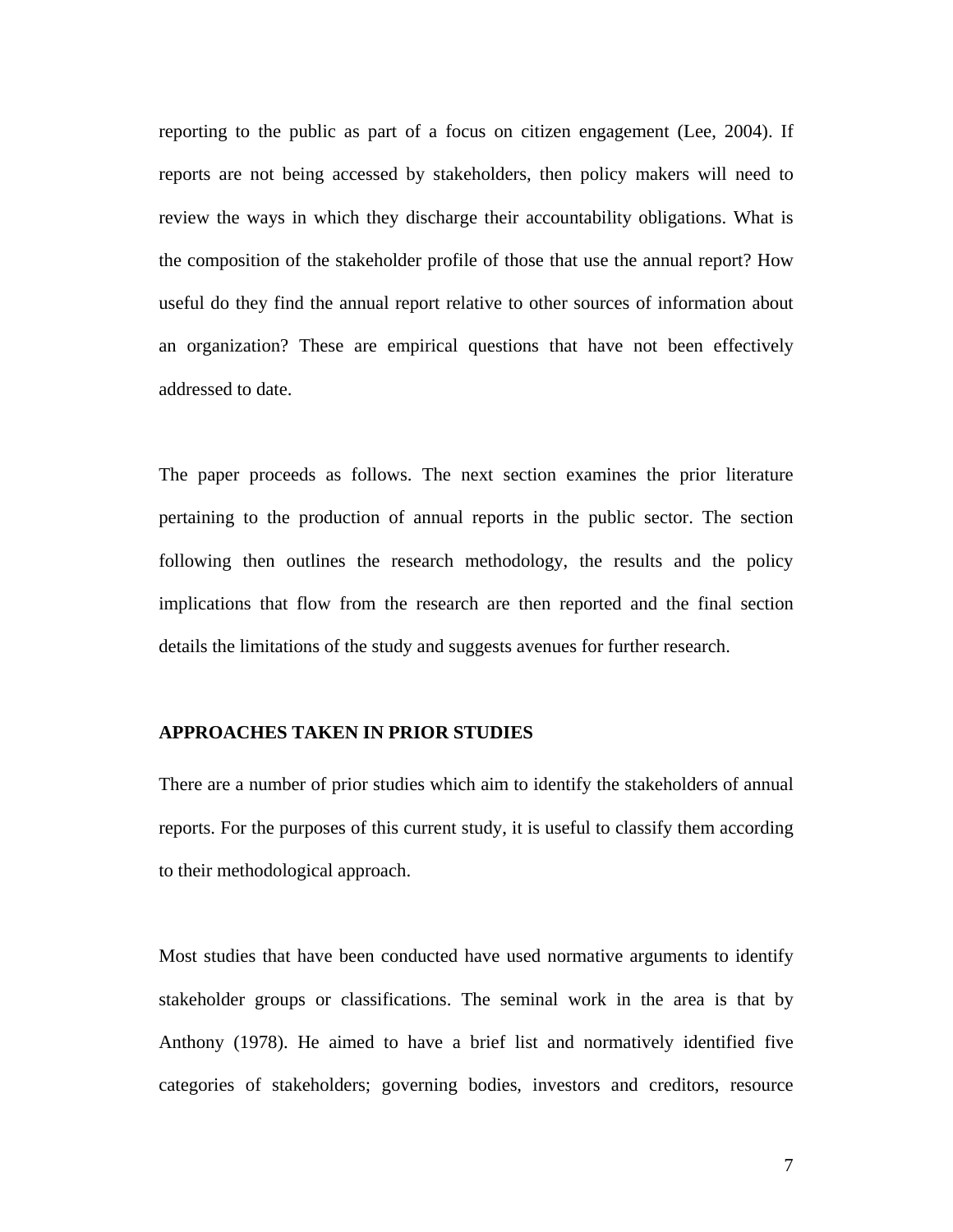providers, oversight bodies, and constituents. Other researchers have also used a normative approach, and have identified similar categories to Anthony (see for example Davidson, 1977; Holder 1980; US and Canadian Auditors General, 1985; Jones et al., 1985; Drebin et al., 1981; Hay and Antonio, 1990; Daniels and Daniels, 1991; Priest et al., 1999). Some researchers have used these normatively identified classifications of stakeholders as a starting point and have attempted to empirically identify stakeholder groups. Atamian and Ganguli (1991) found that other municipalities were common recipients of the financial reports of municipalities in the US. While the focus of the prior work was external stakeholders, internal management was identified as a stakeholder of financial information by both a US study (Van Daniker and Kwiatowski, 1986) and a Spanish study (Alijarde, 1997).

A second and smaller group of studies have sought to empirically determine the actual stakeholder profiles by accessing actual users of reports. Butterworth et al., (1989), attempted to identify if the general public actually read annual reports. The method employed to identify users was to leave a questionnaire in copies of a local government's annual report. The copies of the annual report were available in public libraries and the librarians ensured that a questionnaire was always in the report. Because of the low response rate, the study was inconclusive with regard to identifying users. This study also examined the readability of the annual report. The study concluded that as a means of widespread communication, the annual reports were not effective.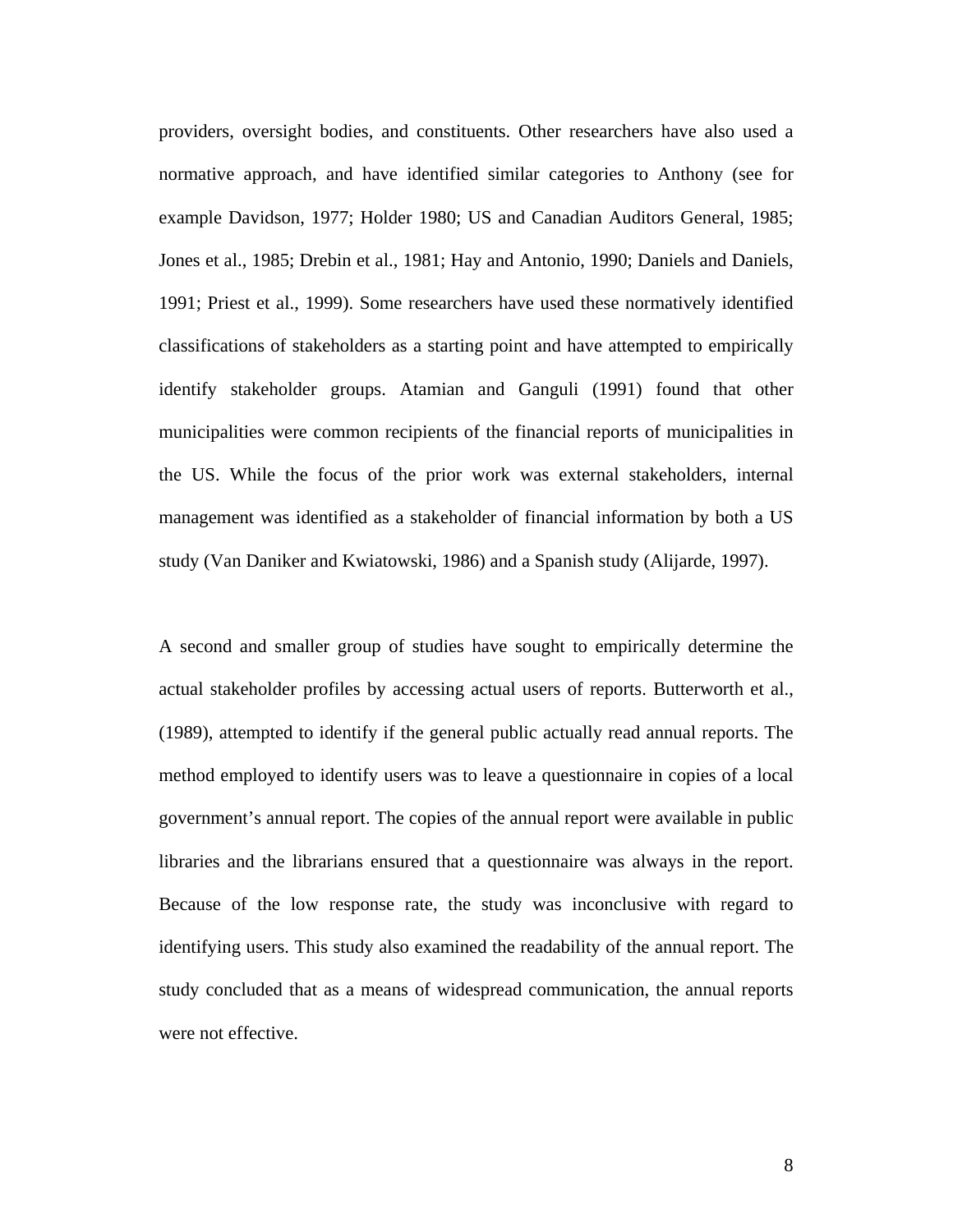In a New Zealand study, Coy et al., (1997) attempted to directly identify the users of tertiary education institutions' annual reports and sought their views on the qualities and disclosures of the annual reports that they received. They used a similar data collection method to that of the UK study, but refined the method by obtaining the co-operation of tertiary education institutions in placing cards in all reports distributed and then surveying those recipients who returned the cards. The study revealed that of the recipients who identified themselves by returning the cards, 60% had a role in the management, operation or governance of the institutions, 10% were involved in other educational institutions' management, 25% were managers of businesses or employee organisations and the remainder were journalists, librarians, Members of Parliament and members of the general public. This study provided further evidence of the widespread use of the annual report by internal stakeholders. The most comprehensive study of recipients and users of public sector annual reports is Clark's (2001) Australian study of eight Victorian government departments. He used the actual mailing lists of these departments to examine the distribution patterns of annual reports and then followed up this interrogation with a survey of recipients. The importance of this study is that the data source used (the mailing lists) allowed for a more reliable and comprehensive identification of users of annual reports than previous studies. The users identified by Clark represent a broader range of stakeholders than prior studies and the study found that library and information services and other government agencies were significant user categories.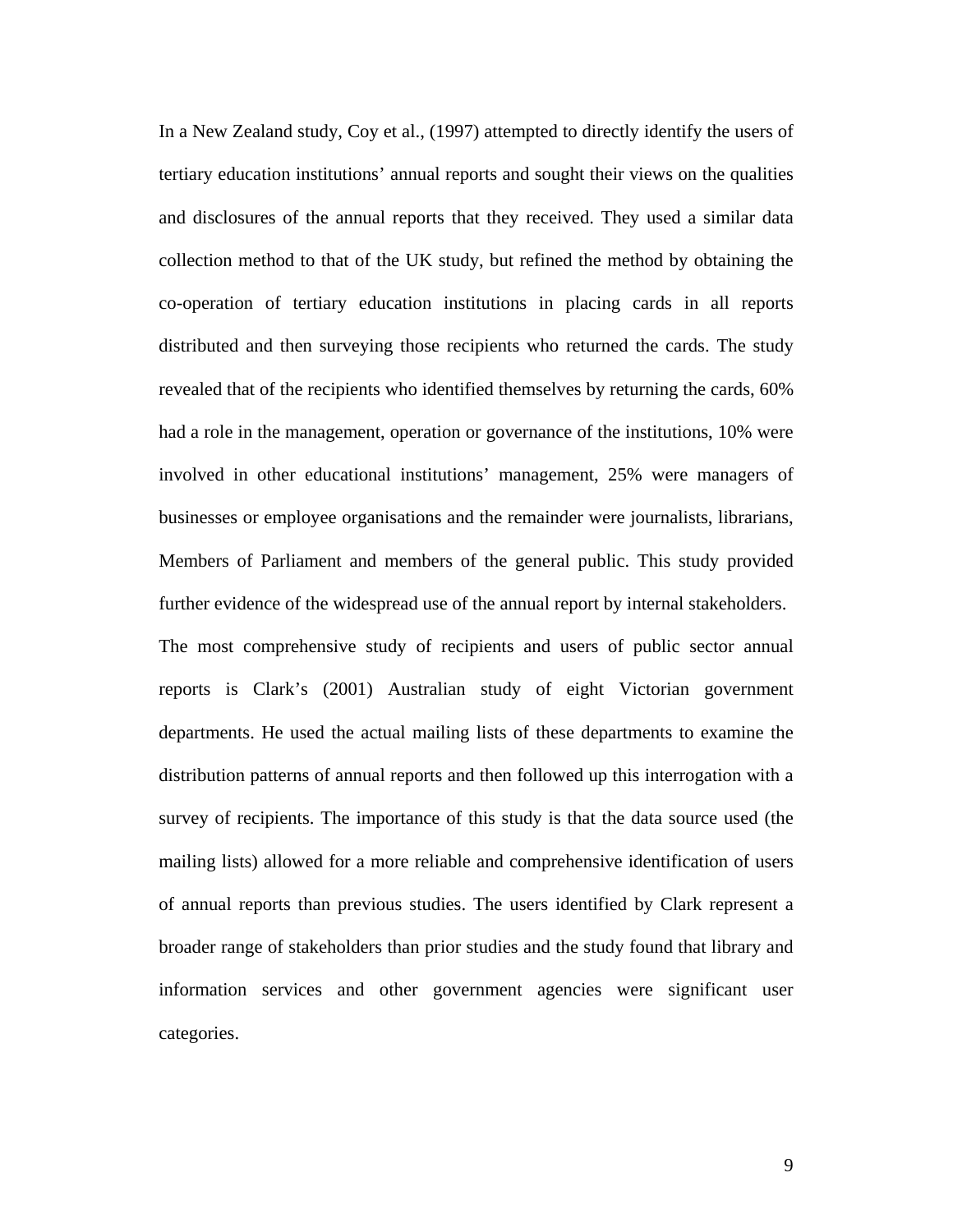While the prior research on stakeholder identification has been sustained and international in focus, it has been piecemeal to the extent that there has been no systematic interrogation of **actual users** of annual reports across all the **different public sector entity types.** 

### **RESEARCH METHOD**

#### *Research Approach and Scope*

The view adopted in this study was that the most reliable and effective way to determine the role of annual reports and their importance relative to other information sources was to access the recipients of public sector annual reports directly and obtain their views.

Recipients of annual reports of three different entity types in Queensland<sup>[1](#page-27-0)</sup> were included in the study: government departments; local government authorities and government owned corporations. Each of these entity types operates in a different environment and this could be expected to impact on the perceptions of stakeholders on the role of the annual report. Local government authorities operate in a localised environment where the same broad group of stakeholders both receive services and contribute revenues. In central budget agencies (government departments) however there is not necessarily a direct relationship between the receipt of services from an agency and the contribution of revenue. Government owned corporations are largely self funding as a result of charging a fee for service and are profit oriented.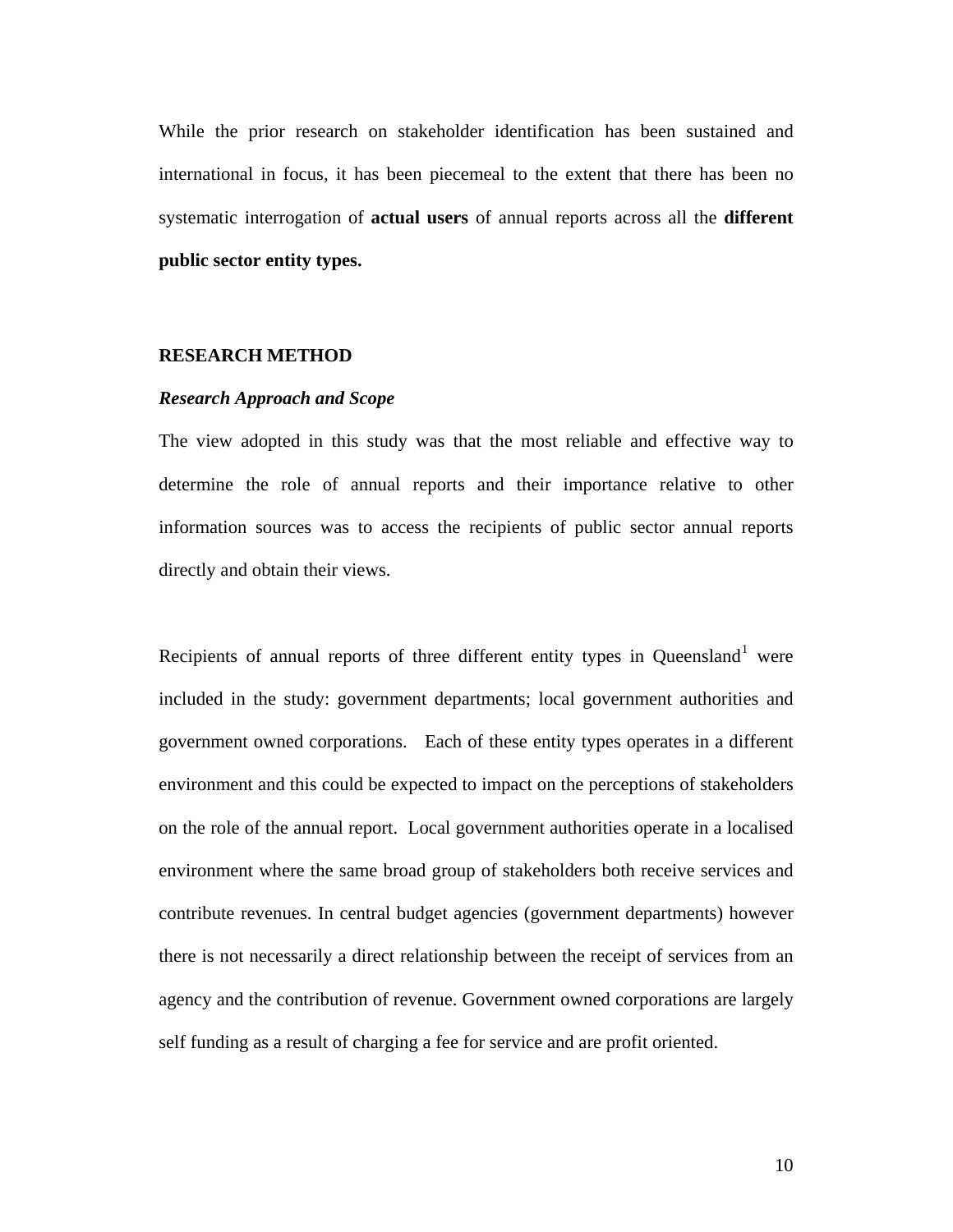The actual annual report mailing lists used to mail the 1999 annual report of the entities selected for inclusion in the study were obtained. At this time the internet was not used widely as a dissemination medium, and thus there was a 'window of opportunity' in which to gather information about users of annual reports. Once annual reports are freely and widely available on line, the question of determining and accessing annual report users becomes more complex if not impossible due to privacy legislation.

### *Data Collection*

#### *Government Departments*

In Australia, government departments have been classified as either central agencies or line departments (Nichols, 1991; Funnell and Cooper, 1998; Fitzgerald et al., 1996). Central agencies are generally described as those departments that have the responsibility to provide advice and support to the executive government on such issues as whole of government co-ordination and future directions. Line departments are also referred to as service departments reflecting their service delivery role. It is likely that the information needs of stakeholders for both of these types of entity will differ and hence their reliance on specific sources of information will vary. Five departments were chosen for inclusion in the study. Queensland Treasury, the largest central agency is the most influential financial policy-making body within the Queensland government.<sup>[2](#page-27-1)</sup> The Department of Health is the largest spending line agency and a 'traditional' service department. The Public Works Department was included because it operates Commercial Business Units through which it has significant private sector involvement.<sup>[3](#page-27-1)</sup> It may be that the identification of the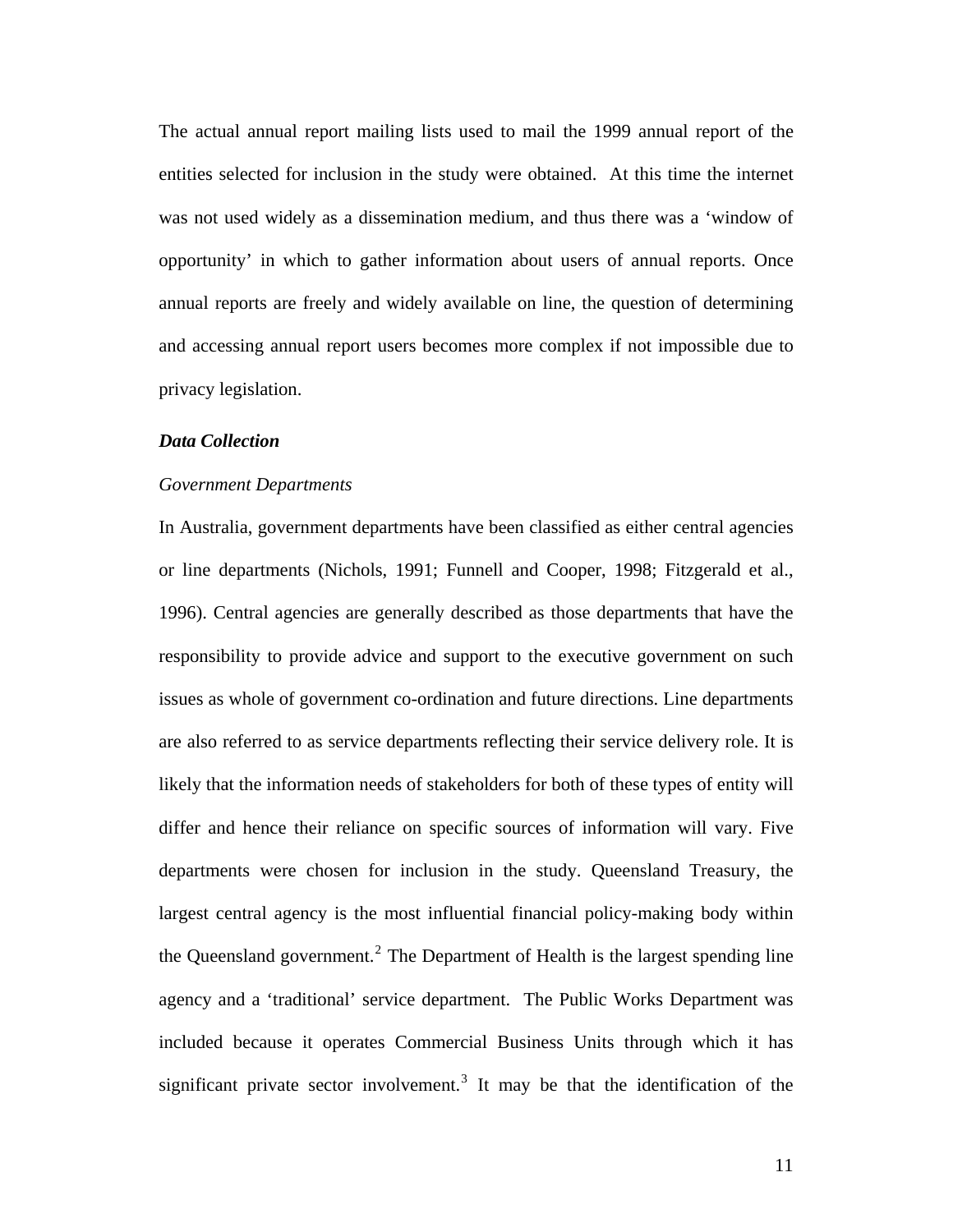information sources of its stakeholders will cover a broader spectrum of users in comparison to a line department that has no commercial activities. The Department of Corrective Services and Department of Aboriginal and Torres Strait Islander Policy were chosen because of the sensitive nature of their undertakings and the degree of media scrutiny they receive.

### *Local Government Authorities*

At the time of the study there were 125 local government authorities in Queensland classified into 22 categories in accordance with the Australian Classification of Local Governments Classification system. All of the local government authorities in Queensland were approached to participate in the study. Ninety-seven organisations (78% of local government authorities) agreed to participate in the study.

### *Government Owned Corporations*

There are two types of Government owned corporations - Public Financial Enterprises and Public Trading Enterprises (Fitzgerald, 1996). The three largest government owned corporations were selected - Queensland Investment Corporation (a Public Financial Enterprise) and Queensland Rail and Energex (Public Trading Enterprises).

In summary, the choice of entities in each category was made to maximize the exposure to as many stakeholders and their information sources as possible.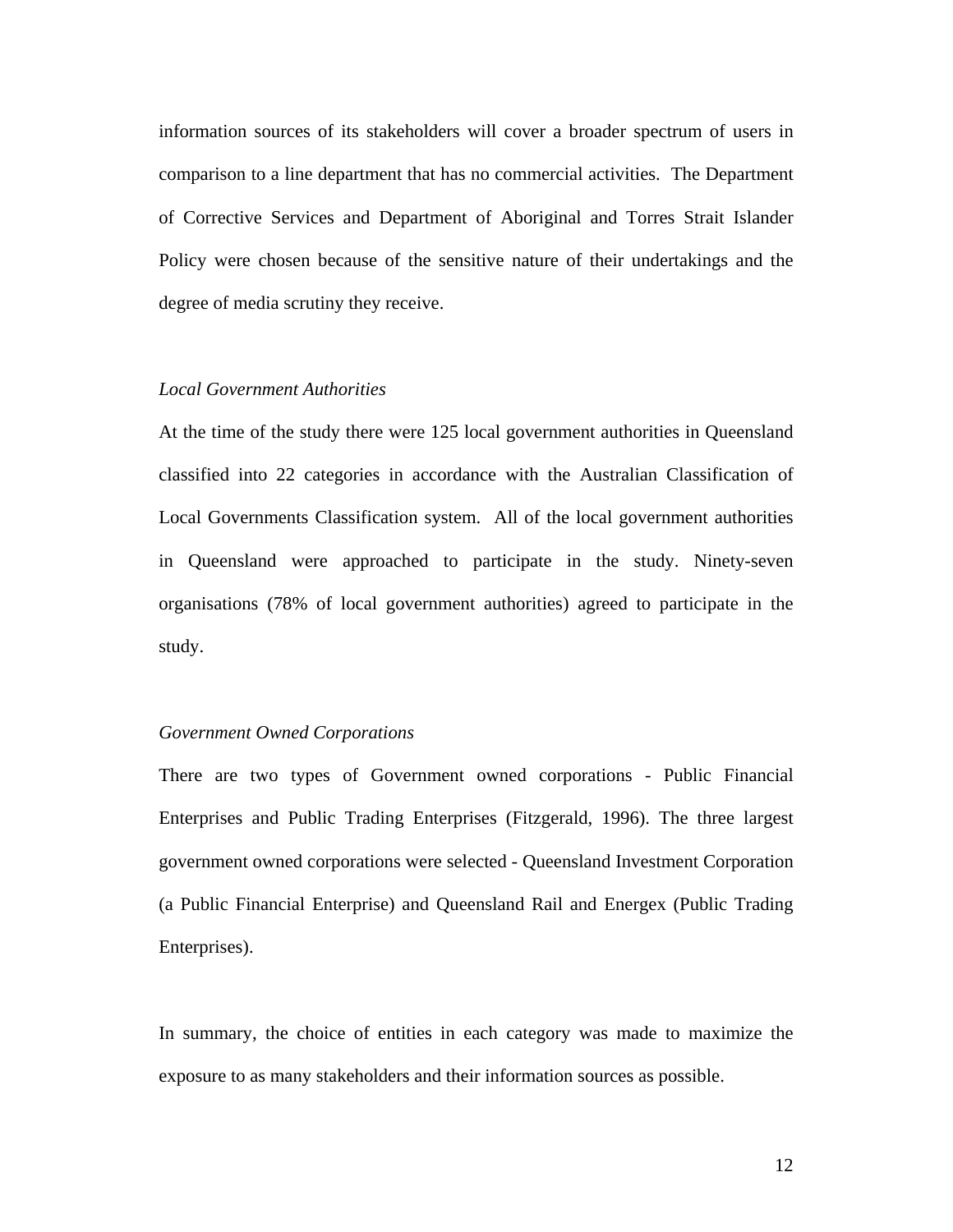#### *Data Analysis*

The annual report mailing lists of the 105 entities (5 departments, 97 local governments and 3 government owned corporations) chosen were obtained and formed a database for distribution of a mailed survey. This illustrates one of the methodological strengths of the research that it surveys **actual** recipients. Recipients received a research instrument specific to the entity for which they received an annual report. Two points are worth of note. First, this study asked respondents to self assess the nature of their relationship with the entity. A methodological strength of this paper comes with this direct identification of stakeholders. Prior studies have assigned stakeholders to categories. Stakeholders were given the choice of the 7 categories which were commonly agreed in the public sector accounting literature, ratepayers/taxpayers, other resource providers, elected officials, other recipients of services, oversight bodies, internal management and other like entities (see for example Anthony, 1978; Coy et al., 1997; Clark, 2001). This direct identification of stakeholder groups allows an accurate assessment of the absolute and comparative importance of the annual report from an individual stakeholder perspective. Second, the research instrument asked respondents to indicate the importance, on a five point Likert scale, of a number of sources of information about public sector entities.

Five information sources were presented to the recipients for consideration. As already noted, in recent times public sector entities have been moving to communicate more directly with their stakeholders and not rely on the more traditional indirect methods of using intermediaries (Lee, 2004). This research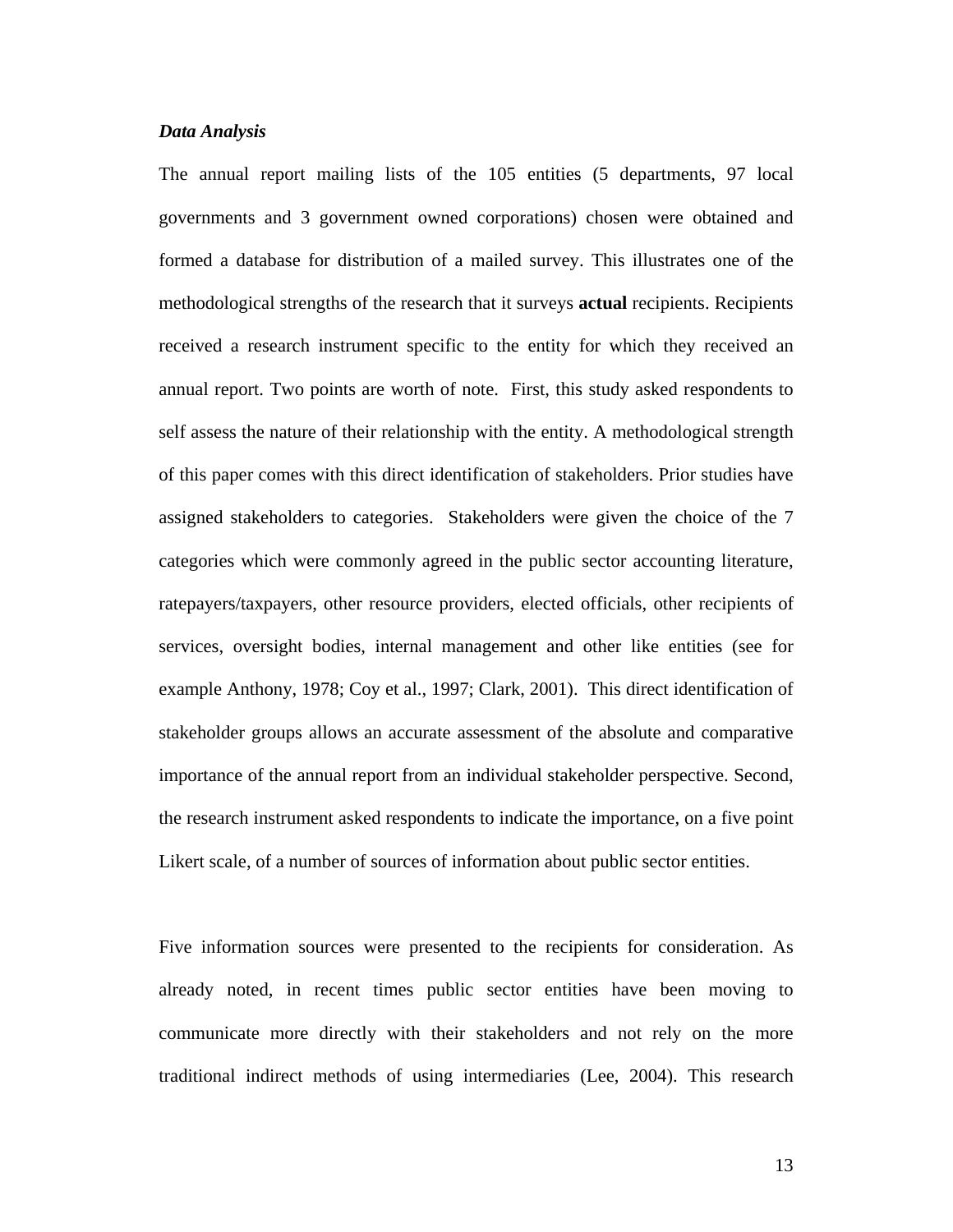considered both of these communication techniques. Three of the information sources represented attempts by the public sector entities to communicate directly with stakeholders. These were annual reports, budget papers and personal contact. Two information sources, the newspaper and TV/Radio represented the more traditional communication through intermediaries. This allowed for both absolute and comparative assessments to be made of the importance of the annual report of an entity to its recipients from an individual entity-type perspective. Recipients were also given the opportunity to indicate whether they had any other information sources available to them.

### **RESULTS AND DISCUSSION**

In total 4,595 research instruments were sent to recipients of annual reports produced by public sector entities in Queensland – there was 999 useable responses. Overall a response rate of 21.7 % was achieved  $-24.6\%$  for departments, 23.7% for local governments and 16.5% for government owned corporations. This response rate compares favourably with response rates achieved by other surveys of this type (Jones et al.,  $1985 - 10\%$ ; Priest et al.,  $1999 - 19\%$ , Dixon et al.,  $1994 - 56\%$  $1994 - 56\%$  $1994 - 56\%$ ).<sup>4</sup>

### **The importance of the annual report relative to other sources of information**

Table I reports the mean score for each information source for the entire group of public sector respondents.[5](#page-27-1)

### **TAKE IN TABLE I**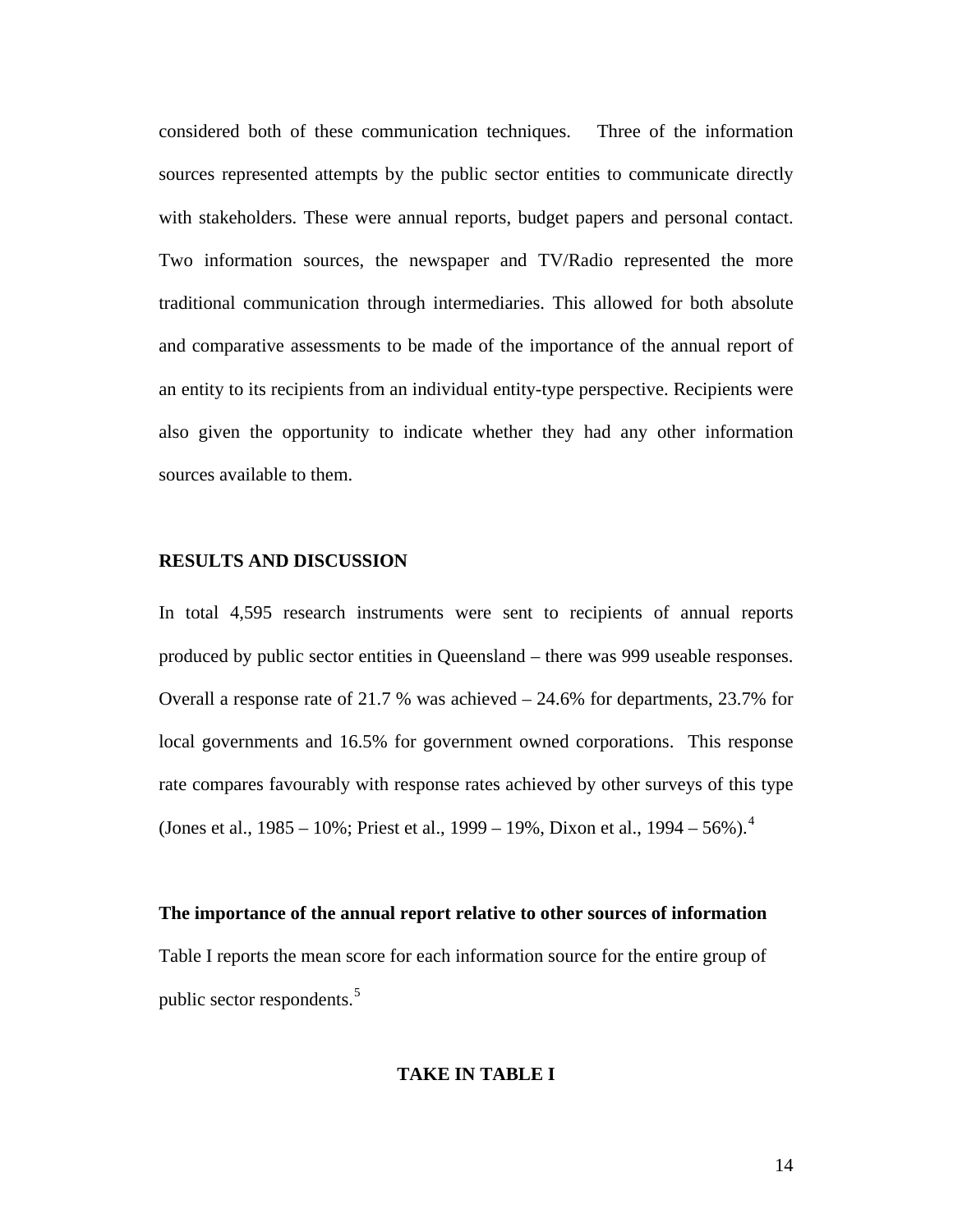Taking the responses in total, personal contact with the entity is rated as the most important source of information by public sector entity stakeholders and is the only information source to be rated as 'very important'. Annual reports are ranked as the second most important source of information and are rated in the 'important' range. Although not ranked as highly as annual reports, budget papers, newspapers and the TV and radio were all ranked important sources of information. Overall the direct methods of communicating with stakeholders rank more highly than the traditional intermediary communication (indirect) techniques. While, to our knowledge, there has been no study in the private sector that taps the relative importance of information sources, this result, that there are many sources of information about the performance of public sector entities, provides valuable insights to public sector regulators. Currently, there is no one consolidated bank of information available on the performance of public sector entities – piecemeal information is obtained from a variety of sources.

This aggregated data endorses the importance of the annual report to stakeholders and provides preliminary evidence that the reports are used by stakeholders. The next two sub-sections seek to capitalize on the methodology strengths of the paper, by elaborating on this overall public sector picture. First, the responses are broken down by the three different public sector entity types, and then the different stakeholder groups within entity types are interrogated to provide a more detailed picture.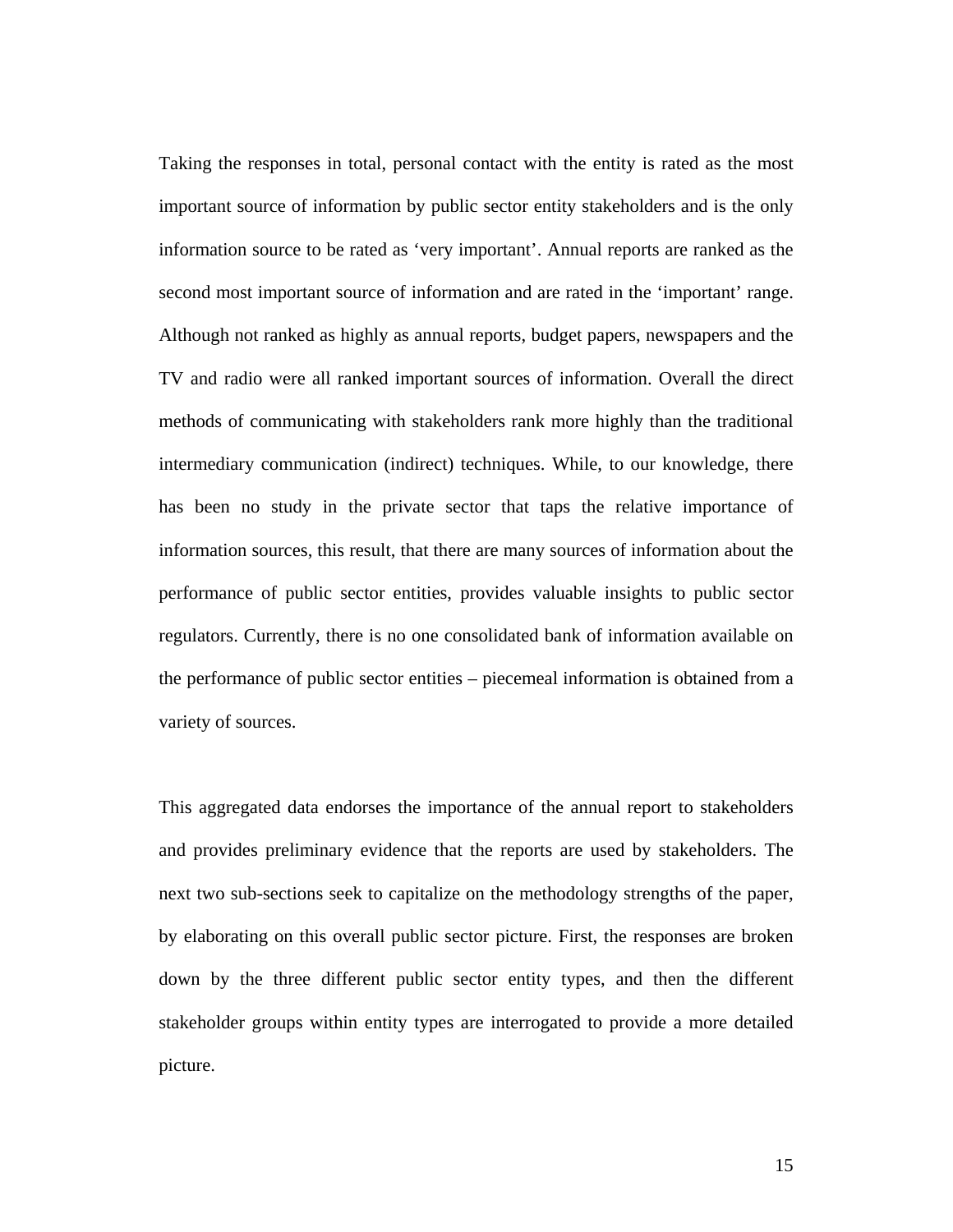### **The importance of the annual report relative to other sources of information by entity type**

Table II seeks to obtain a finer picture than that provided in Table 1, by analyzing the results for each of the three different types of public sector entity – departments of state; local government authorities and government owned corporations.

### **TAKE IN TABLE II**

The breakdown of the overall results to reflect the views of the stakeholders of particular public sector entities reinforces the preference for stakeholders for direct communication with public sector entities. Personal contact and the annual report are the two most important information sources for stakeholders from all three public sector entity types. However, some differences between entity types are also apparent. Government owned corporation stakeholders and local government authority stakeholders both rate the annual report as a very important information source in contrast to government department stakeholders who rate the annual report as an important information source. Further, while for local government authorities and government departments personal contact is still the most important source of information, for government owned corporation stakeholders the annual report is the most important information source. The most likely explanation for this is that the operating and financial structures of government owned corporations are of the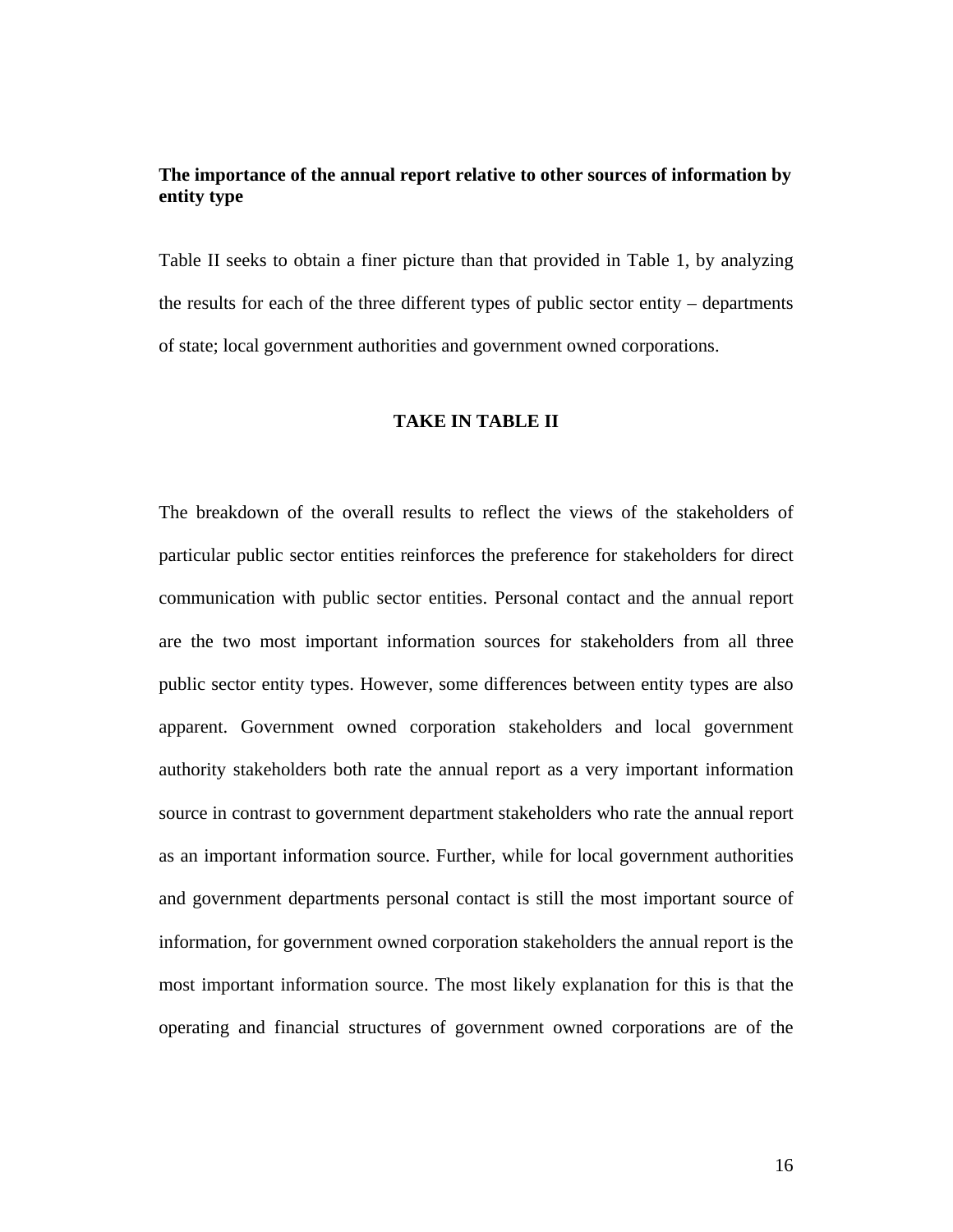private sector type where the annual report has a long history of being the primary accountability document.

Inspection of the results reported in Table II also indicates that with the exception of annual reports local government stakeholders find all of the information sources, more useful than stakeholders from government departments and government owned corporations. One explanation for these results could be the broader, more direct and immediate relationship that stakeholders in local government authorities have to the entity when compared to that which stakeholders of government departments and government owned corporations have with those entities.

The results add to the prior literature. With respect to Australian local governments, they reinforce the importance of personal contact as an information source (Kloot and Martin 2001). However, they contradict the results of Butterworth et al., (1989) in the UK, where he found there was 'no interest in annual reports' for local government authorities. On a broader level, the diversity of sources of information highlights the importance of the debate about the understandability of the information contained in annual reports, particularly how accessible the information contained in local government reports is (see for example Jones et al., 1985; Collins et al., 1991; Priest et al., 1999; Mack, 2004).

These results provide empirical evidence that annual reports are an important information source for most public sector entity types, and reinforce the emphasis

17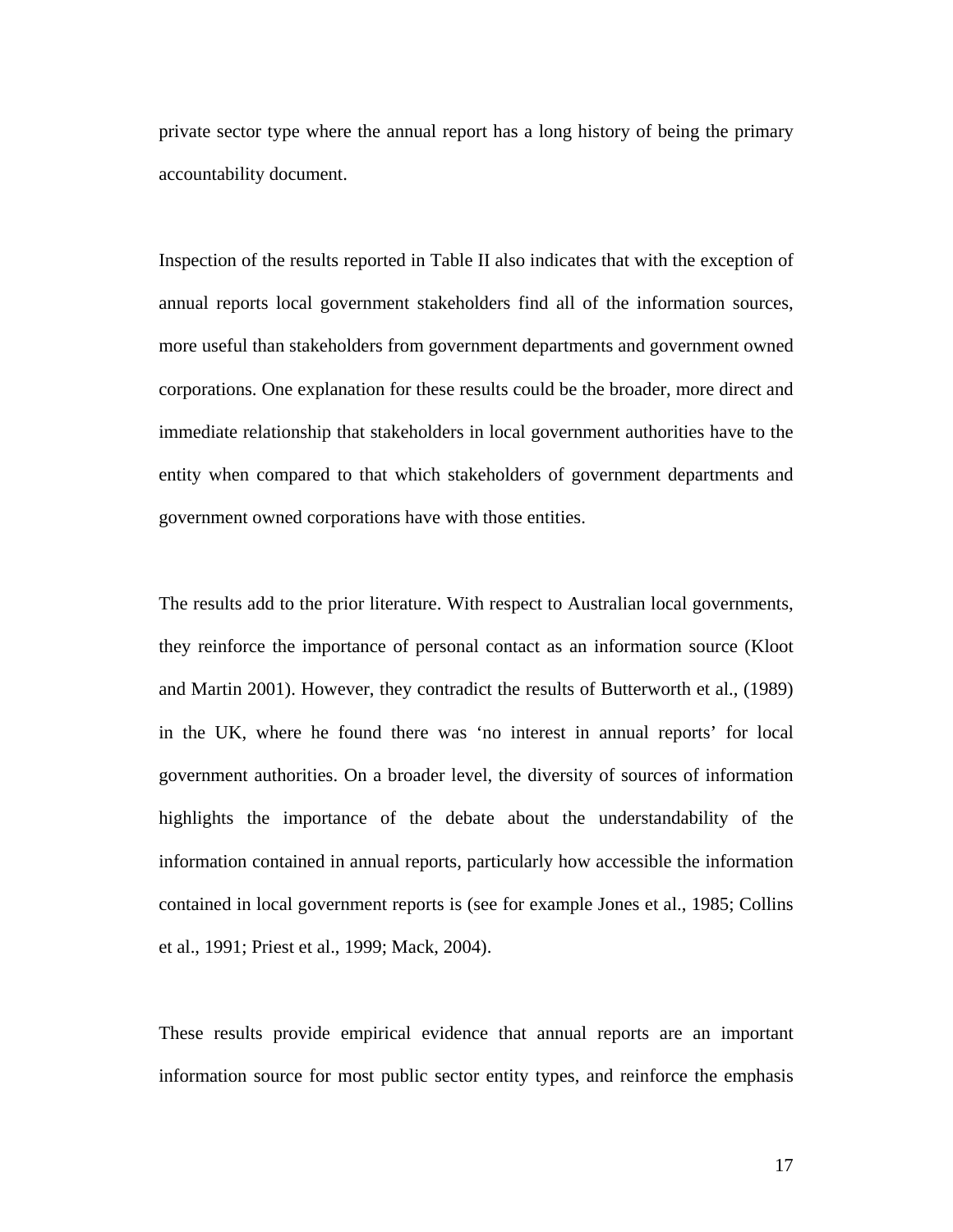that policy makers have placed on annual reports. As this research surveyed actual users and also asked them to classify themselves into stakeholder types, rather than using proxies for users as the majority of prior research has done (see for example Alijarde, 1997; Priest et al., 1999; Hay, 1994; Mignot and Dolley, 2000) the pattern of usage of the annual report by each stakeholder category can be explored in order to obtain precise information to assist regulators and preparers.

### **The importance of the annual report as an information source by stakeholder category**

Following the lead of prior research (see for example Collins et al., 1991; Taylor and Rosair, 2000 and Cheng 1994) the responses were classified into internal or external stakeholders based on the stakeholder group to which respondents had self-selected. External stakeholders are those to whom an accountability obligation is owed, and they rely on the organization to provide information. Internal stakeholders are those stakeholders who have a defined role within the organization and thus have access to information sources themselves, they are not dependent on the organization to provide information. Consistent with prior research (Collins et al., 1991; Taylor and Rosair, 2000 and Cheng, 1994) internal management and elected officials were classified as internal stakeholders. The remaining stakeholder groups were classified as external stakeholders.

### **TAKE IN TABLE III**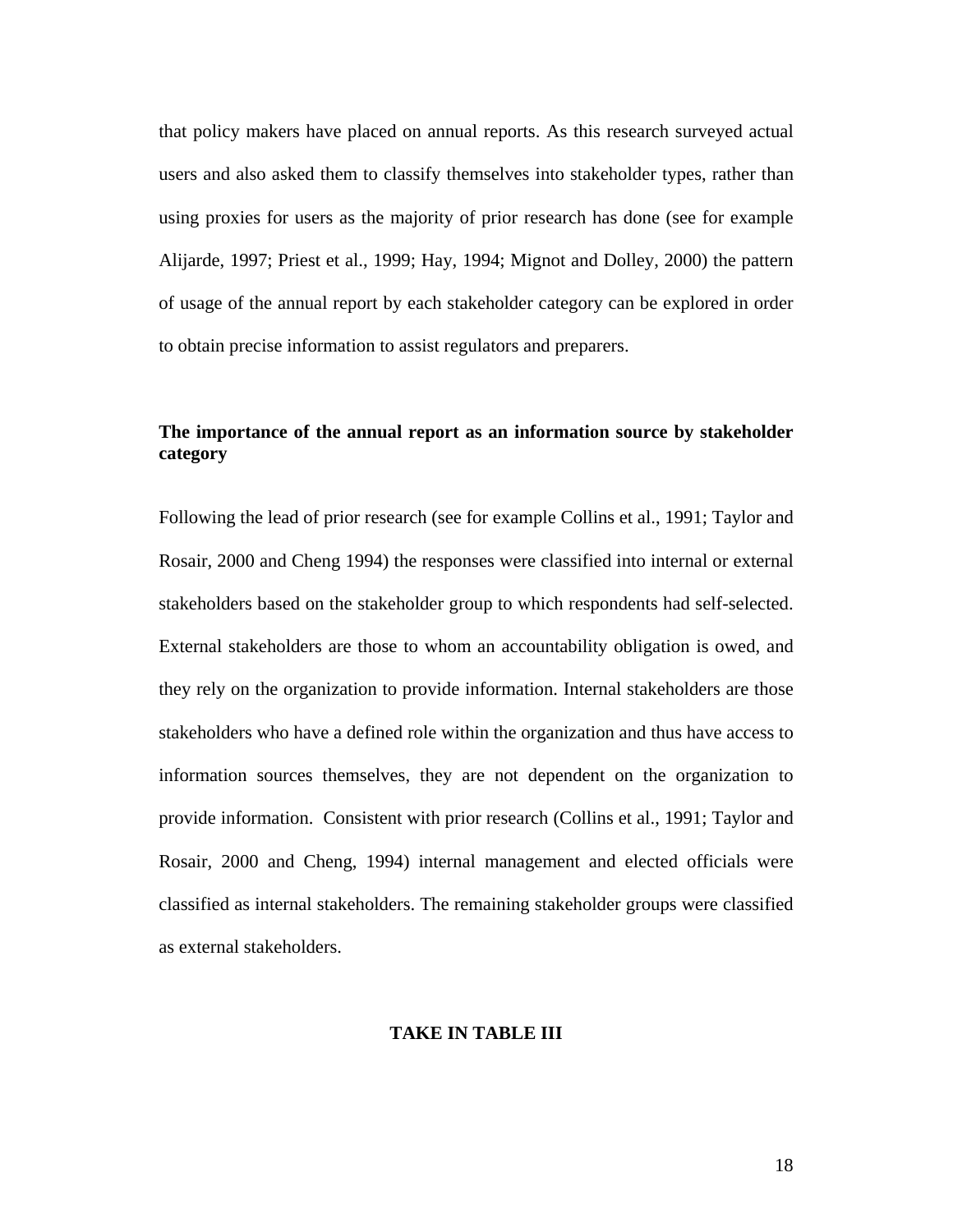The results of this table indicate that while overall external stakeholders, the primary target of annual reports, account for 54% of respondents, this result is not consistent across entity types. Government owned corporations have a large proportion of external respondents (92%) while for local government authorities external respondents only account for 37% of respondents. This large difference has the capacity to confound an assessment of the role of the annual report to stakeholders in so far as the primary audience for annual reports is external stakeholders and the primary purpose for producing annual reports is to directly communicate with external stakeholders. As a consequence Table IV analyses the results for external stakeholders for each of the three different types of public sector entity.

### **TAKE IN TABLE IV HERE**

Several issues worthy of consideration emerge from the results reported in this table. First, at this level of analysis (external stakeholders) only respondents from government owned corporations find the annual report as a 'very important' source of information. This result can be explained by the emulation of the governance and reporting processes of private sector companies by government owned corporations. Second, once again with the exception of annual reports, respondents from local government authorities find all source of information more important than respondents from either departments or government owned corporations. This greater interest in information about local affairs is consistent with the patterns of community engagement highlighted by such researchers as (Passey, 2004 and Putnam, 2000) .Third, for external stakeholders of local government authorities the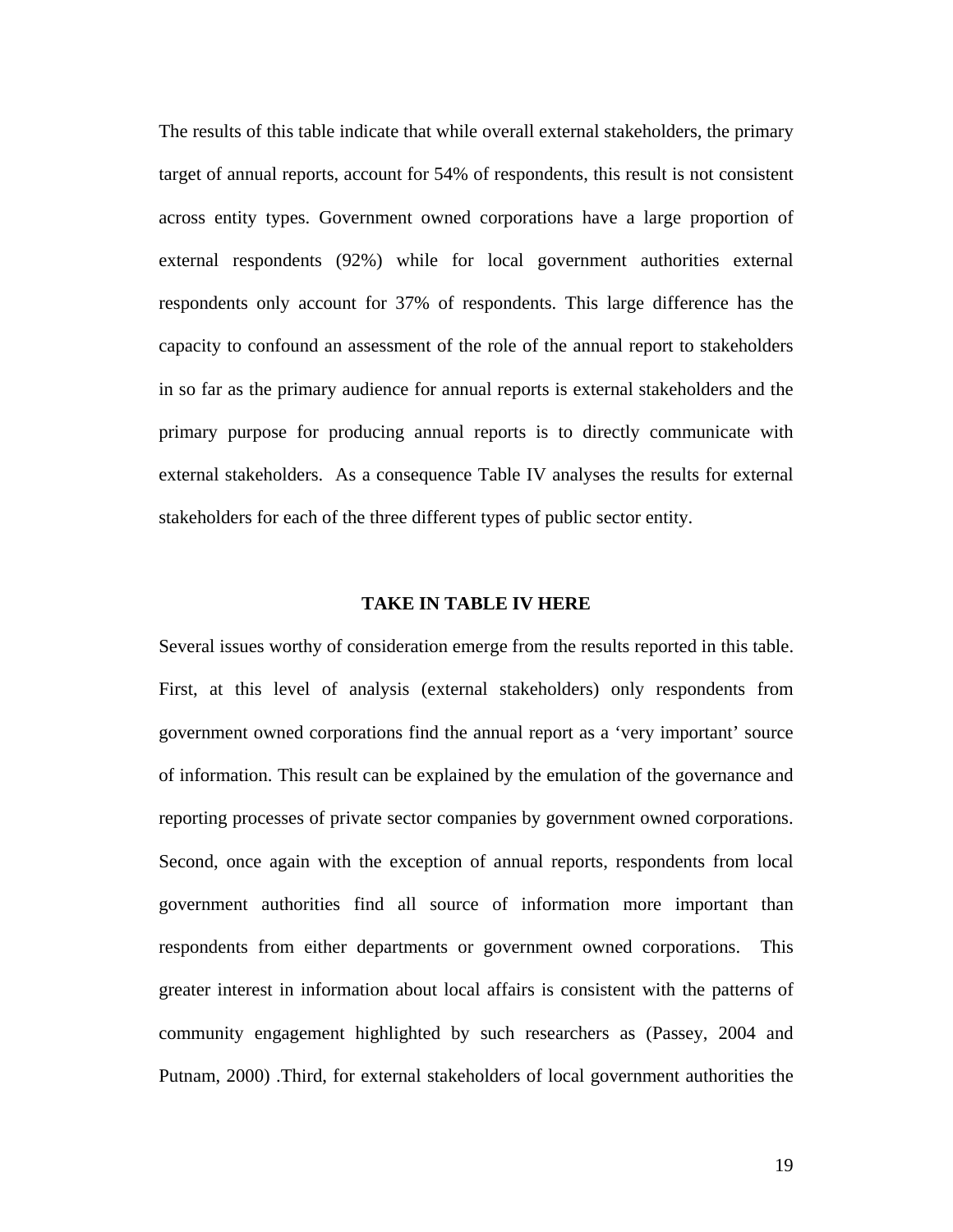annual report was the third ranked information source behind personal contact and the newspaper. This result would seem to indicate that although external stakeholders of local government authorities have embraced the notion of direct reporting by the authorities they have not done so at the expense of the more traditional reporting through intermediaries. One reason for this could be that regional and local newspapers contain relevant and timely information about local government authorities that is of interest to local government authority stakeholders. These results are consistent with Kloot and Martin (2001) who argue that local government stakeholders need accessible and understandable information on many facets other than accountability information, and this is not provided in the annual report.

#### **CONCLUSIONS**

This study has adopted a research methodology that directly surveys stakeholders of the three different public sector entity types to obtain insights into the role of the annual report as a source of information. The results support the notion of direct reporting to stakeholders by public sector entities. Direct reporting mechanisms comprise the top sources of information for departments, local governments and government owned corporation stakeholders. These results empirically support Lee's (2004) argument that agencies are beginning to place more emphasis on annual reporting as a way of directly engaging with their stakeholders.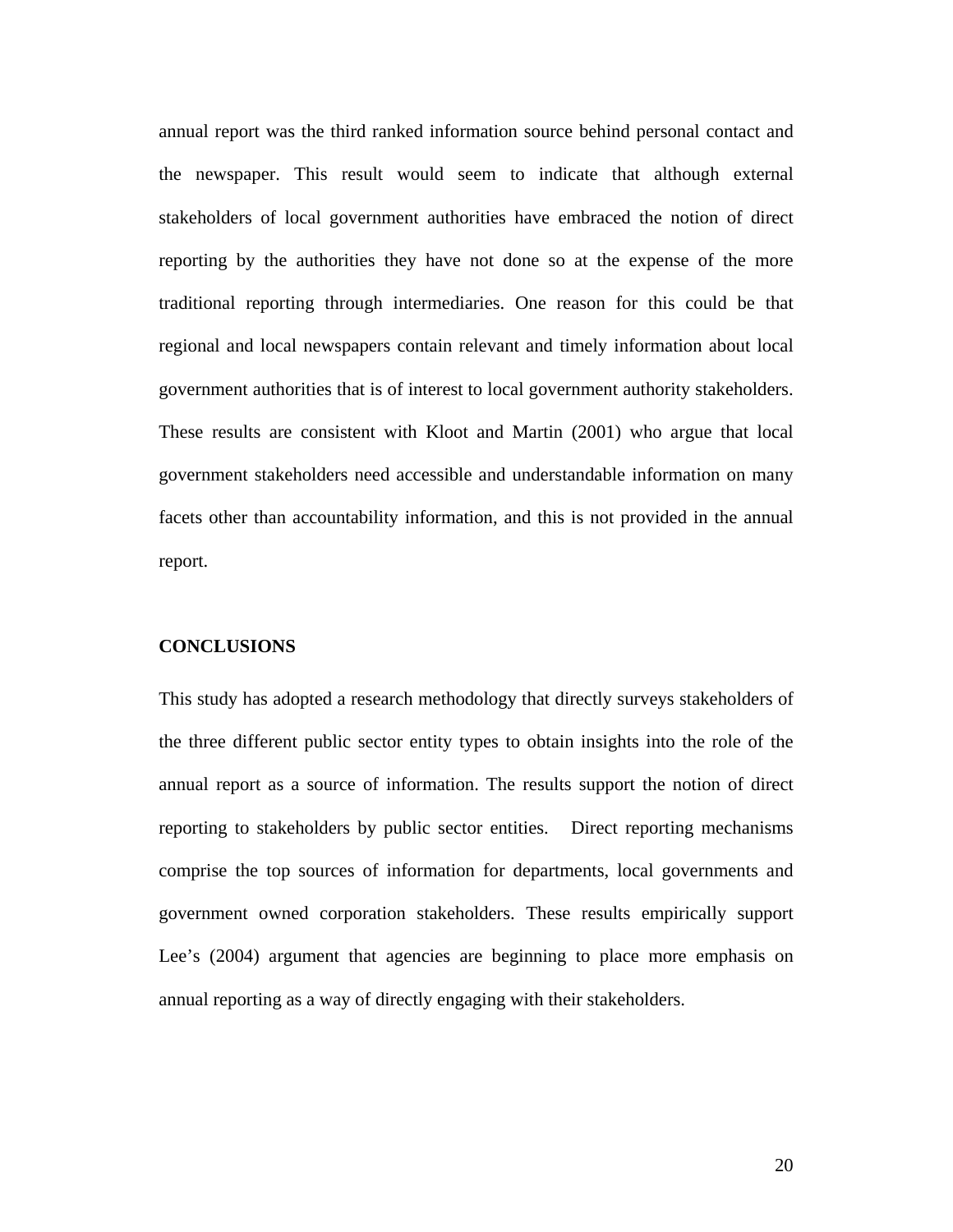The results have implications for policy makers internationally, who are charged with the responsibility for determining the content of annual reports. Regulators need to differentiate content prescription depending on entity type. Moreover, they support the various efforts being made internationally to tailor the information provided to stakeholders. Examples of this are seen in the US through the services effort and accomplishment reporting framework established by the Governmental Accounting Standards Board and the attempts to simplify reporting embodied in the move towards "Popular Reporting" in local governments (Carpenter and Sharp, 1992); in Australia through the provision of audited performance, and the moves to simplification with the production of a Community Financial Report (Cunningham, 2001).

A limitation to this research lies in its reliance on the use of a mailed survey as the data collection method. There is no guarantee that the person to whom the research instrument was sent was the person who actually completed the survey. With governments spending increasing resources on annual reporting, future research could aim to capture the views of those who currently do not use the annual report to assess the changes that need to be implemented.

 $\overline{a}$ 

Queensland is one of the 8 jurisdictions in the federation of Australia. This jurisdiction was chosen as the focus of this study initially because of accessibility of data to the researchers but also because similar annual report legislation has been adopted throughout Australia there is no reason to suspect any cross jurisdictional differences. While it could be argued that the external validity of the study has been limited by selecting only one jurisdiction, the internal validity of the study has been strengthened particularly with regard to the between levels of government analysis. As all the public sector entities come from one state any other factors that may influence the use of annual reporting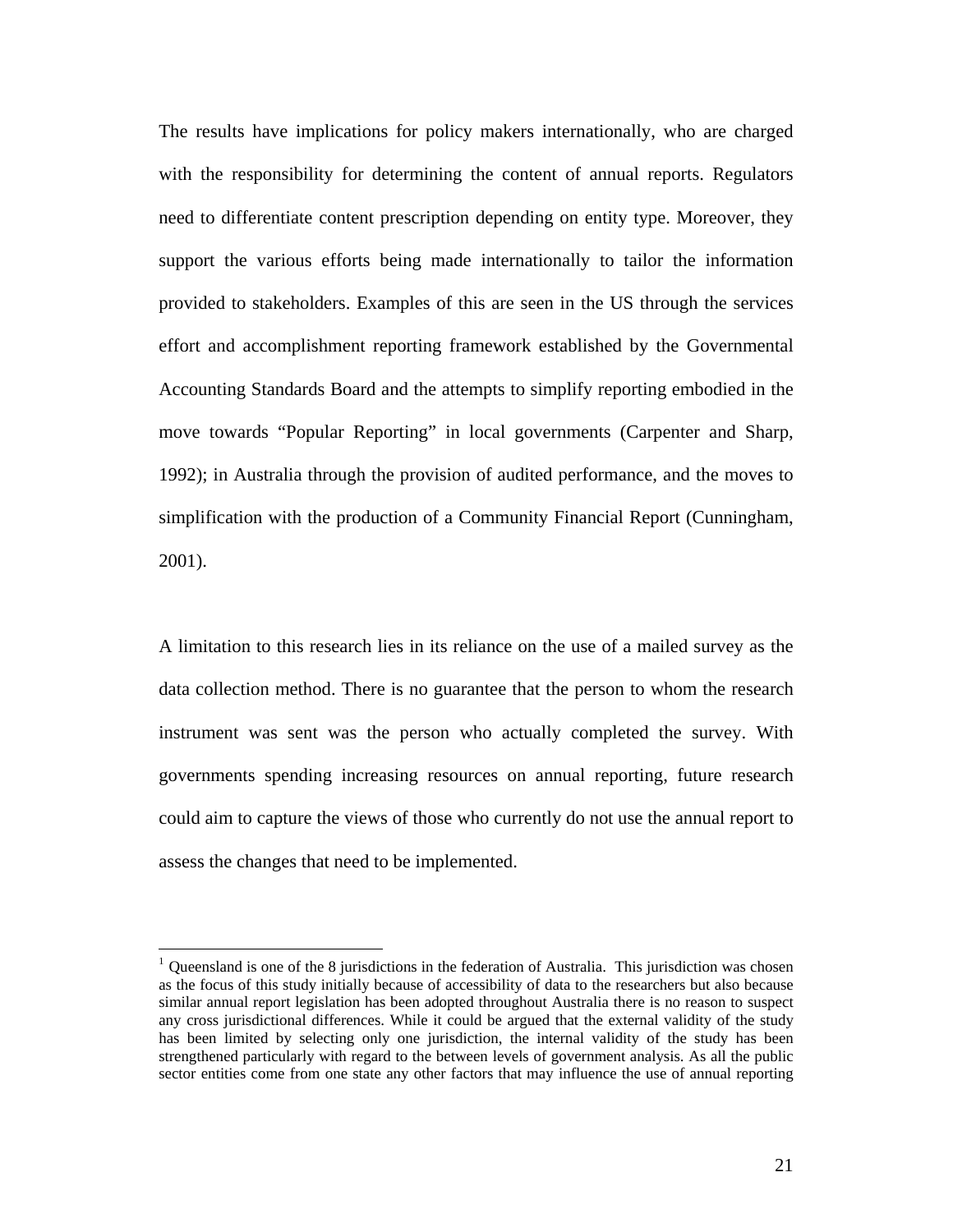practices, for example size, culture, economic circumstances or the political environment have been controlled for.

<sup>2</sup> Queensland Treasury had a budget of \$1,371m in 1998/99 compared to \$176m for the Department of Premier and Cabinet and \$148m for the Department of State Development.

 $3$  The Business Units for the Department of Works are Project Services, QPM Property Management, Qbuild, GoPrint, Qfleet and Sales and Distribution Services.

 $4\overline{I}$  In the Dixon (1994) study the response rate reflects that the survey instrument was sent to people who had already indicated their willingness to participate in the research by supplying their contact details to the researchers.

 $<sup>5</sup>$  The mean score means the average score of all of the respondents for each entity type.</sup>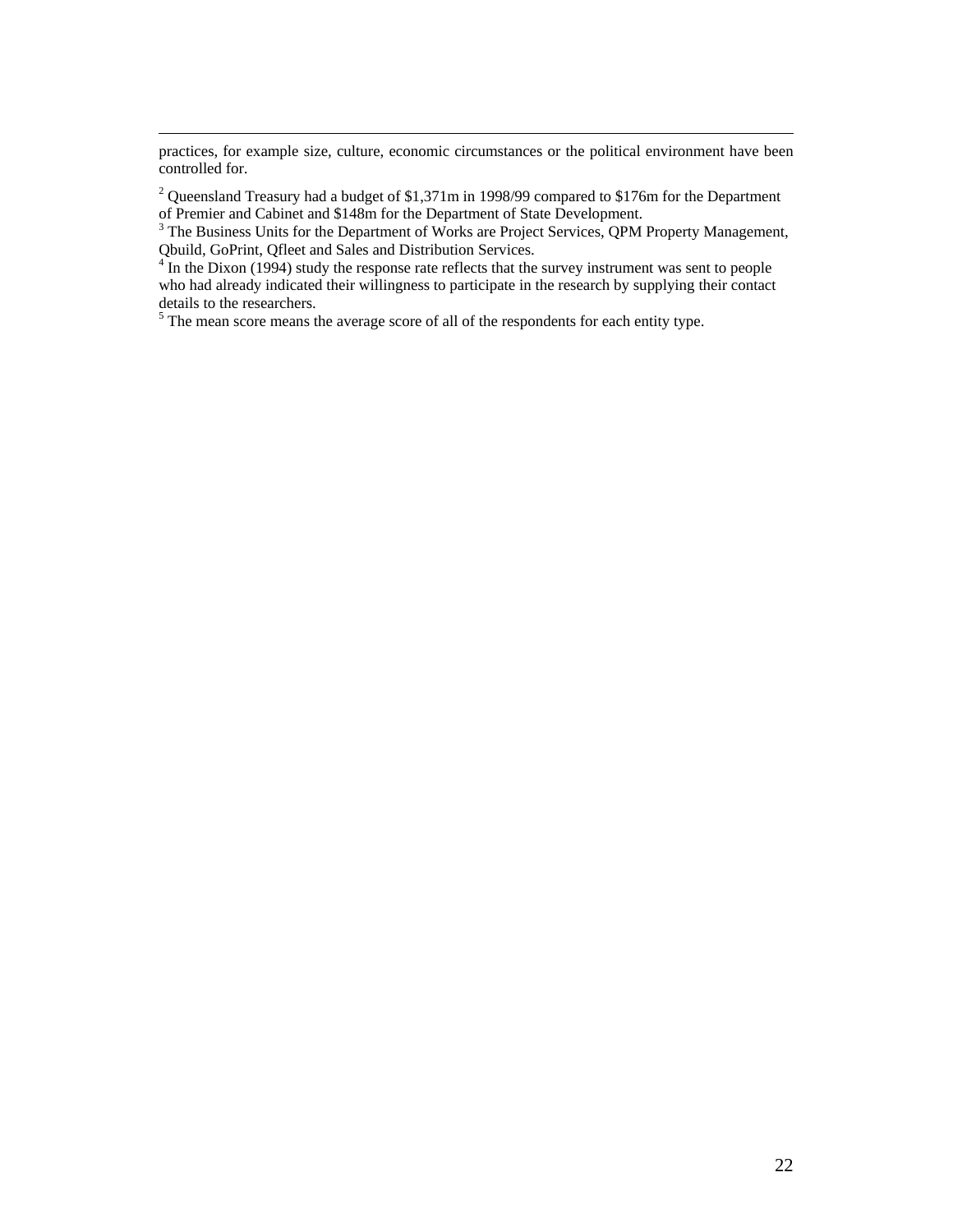### **Table I**

 $\overline{a}$ 

# **Mean score\* for each source of information**

| <b>Information</b>      | <b>All Respondents</b> |  |
|-------------------------|------------------------|--|
| <b>Source</b>           |                        |  |
|                         | $n=999$                |  |
| <b>Direct</b>           |                        |  |
| <b>Personal Contact</b> | 4.20                   |  |
| <b>Annual Report</b>    | 3.93                   |  |
| <b>Budget Papers</b>    | 3.58                   |  |
| <b>Indirect</b>         |                        |  |
| Newspaper               | 3.53                   |  |
| TV/Radio                | 3.14                   |  |
| Internet                | 2.84                   |  |

 **\***1-2 unimportant, 2-3 not very important, 3-4 important, 4-5 very important

### **Table II**

# **Mean score\* for each entity type for each source of information**

| <b>Information</b>      | <b>All Respondents</b> | <b>Departments</b> | Local              | Government          |  |
|-------------------------|------------------------|--------------------|--------------------|---------------------|--|
| <b>Source</b>           |                        |                    | Government         | Owned               |  |
|                         | $n=999$                |                    | <b>Authorities</b> | <b>Corporations</b> |  |
|                         |                        | $n=289$            | $n = 540$          | $n=170$             |  |
| <b>Direct</b>           |                        |                    |                    |                     |  |
| <b>Personal Contact</b> | 4.20                   | 4.03               | 4.38               | 3.92                |  |
| <b>Annual Report</b>    | 3.93                   | 3.62               | 4.04               | 4.13                |  |
| <b>Budget Papers</b>    | 3.58                   | 3.13               | 3.82               | n/a                 |  |
| <i>Indirect</i>         |                        |                    |                    |                     |  |
| Newspaper               | 3.53                   | 3.21               | 3.75               | 3.35                |  |
| TV/Radio                | 3.14                   | 3.10               | 3.26               | 2.80                |  |

**\***1-2 unimportant, 2-3 not very important, 3-4 important, 4-5 very important

### **Table III**

# **Analysis of stakeholders by public sector entity type**

|                 | <b>Total</b> | <b>Departments</b> | Local              | Government          |
|-----------------|--------------|--------------------|--------------------|---------------------|
|                 |              |                    | Government         | Owned               |
|                 |              |                    | <b>Authorities</b> | <b>Corporations</b> |
| <b>External</b> | 541 (54%)    | 189 (65%)          | 196 (36%)          | 156 (92%)           |
| <b>Internal</b> | 458 (46%)    | 100 (35%)          | 344 (64%)          | 14 (8%)             |
| Total           | 999 (100%)   | $289(100\%)$       | 540 (100%)         | 170 (100%)          |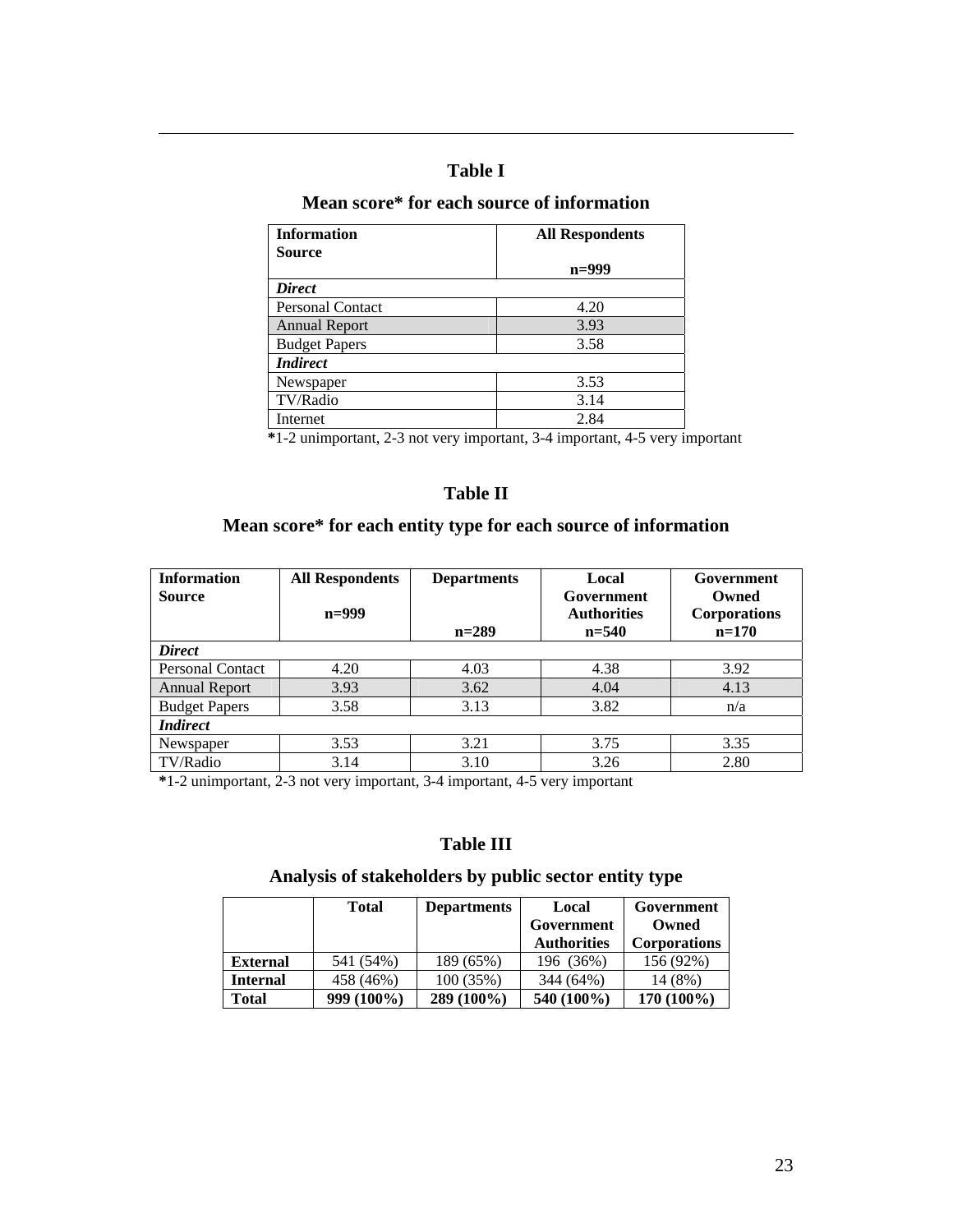# **Table IV**

 $\overline{a}$ 

### **Mean score\* for external stakeholders for each entity type for each information source**

| <b>Information</b><br><b>Source</b> | <b>Departments</b><br>$n=189$ | Local<br>Government<br><b>Authorities</b><br>$n=196$ | Government<br>Owned<br><b>Corporations</b><br>$n=156$ |  |  |  |
|-------------------------------------|-------------------------------|------------------------------------------------------|-------------------------------------------------------|--|--|--|
| <b>Direct</b>                       |                               |                                                      |                                                       |  |  |  |
| <b>Personal Contact</b>             | 3.92                          | 4.22                                                 | 3.88                                                  |  |  |  |
| <b>Annual Report</b>                | 3.62                          | 3.80                                                 | 4.16                                                  |  |  |  |
| <b>Budget Papers</b>                | 3.06                          | 3.20                                                 | n/a                                                   |  |  |  |
| <i>Indirect</i>                     |                               |                                                      |                                                       |  |  |  |
| Newspaper                           | 3.19                          | 3.88                                                 | 3.37                                                  |  |  |  |
| TV/Radio                            | 3.07                          | 3.35                                                 | 2.78                                                  |  |  |  |

 **\***1-2 unimportant, 2-3 not very important, 3-4 important, 4-5 very important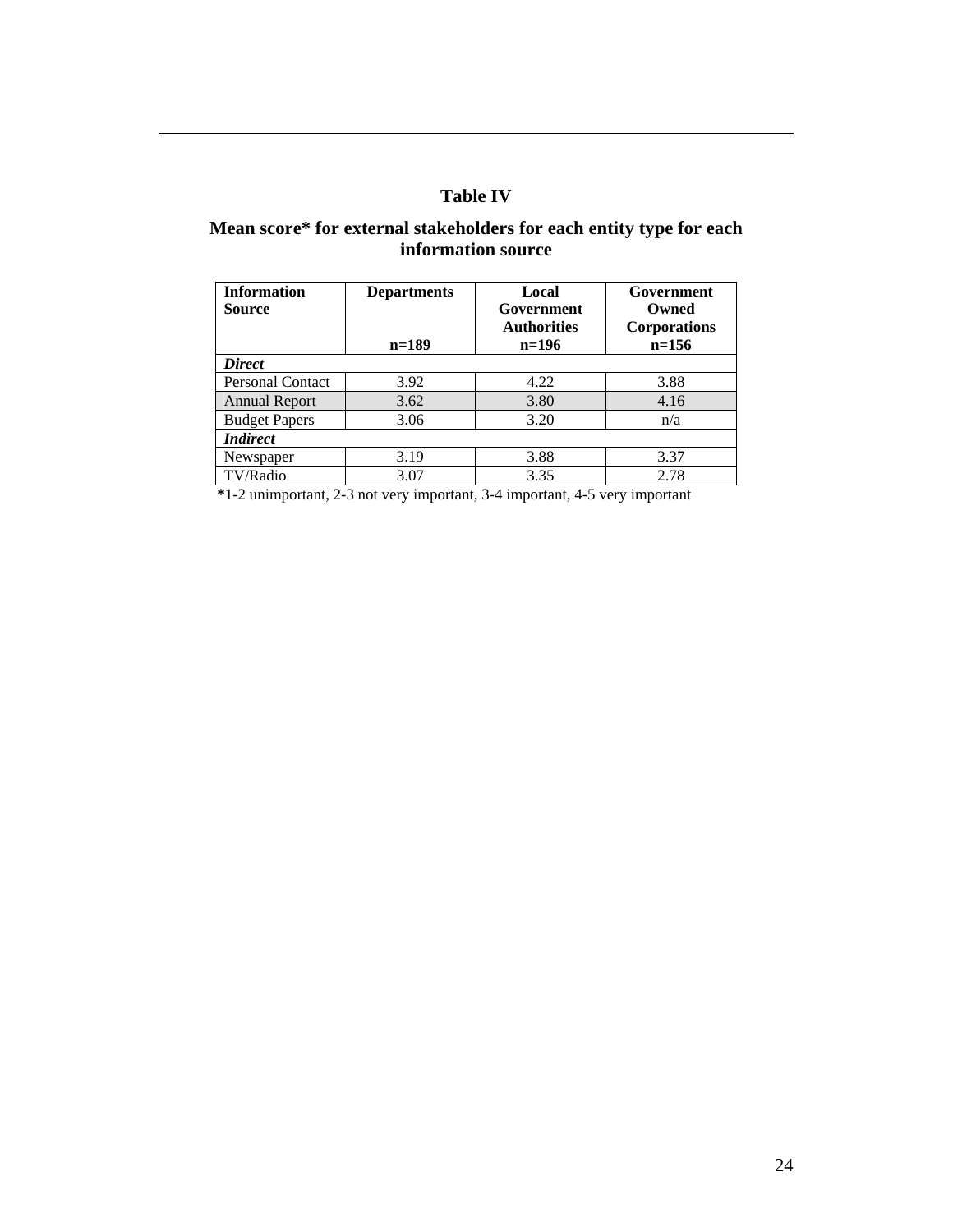### **References**

 $\overline{a}$ 

Alijarde, M.I. (1997), 'The Usefulness of Financial Reporting in Spanish Local Governments', *Financial Accountability and Management,* Vol. 13 No. 1, Feb. pp. 17-34.

Anthony, R. (1978), Financial Accounting in Non-Business Organisations: An Exploratory Study of Conceptual Issues, Financial Accounting Standards Board, Stamford, Connecticut.

Atamian, R., and Ganguli, G., (1991), 'The Recipients of Municipal Annual Financial Reports: A Nationwide Survey', *The Government Accountants Journal,*  Fall, pp. 3-21.

Butterworth, P., Gray, R.H. and Haslam, J. (1989), 'Communication in UK Local Authority Annual Reports', *Financial Accountability & Management*, Vol. 5 No. 2, Summer, pp.73- 87.

Cameron, W. (2004), 'Public accountability: Effectiveness, equity, ethics', *Australian Journal of Public Administration,* Vol. 63 No.4, pp. 59-67.

Carlin, T. M. (2005), 'Debating the Impact of Accrual Accounting and Reporting in the Public Sector', *Financial Accountability & Management,* Vol. 21 No. 3, pp.309- 336.

Carpenter, F., and Sharp, F. (1992), *Popular Reporting: Local Government Financial Reports to the Citizenry*. Norwalk: Governmental Accounting Standards Board.

Cheng, R.H. (1994), 'A Politico-Economic Model of Government Accounting Policy Choice', *Research in Government and Non Profit Accounting,* Vol 8. pp. 39- 60.

Clark, C. (2001), 'The Users of Annual Reports of Government Departments', paper presented at the Accountability Symposium, Accounting Association of Australia and New Zealand Conference, July.

Collins, W., Keenan, D. and Lapsley I. (1991), 'Local Authority Financial Accounting – Communication Sophistry or Obfuscation', The Chartered Institute of Public Finance and Accountancy.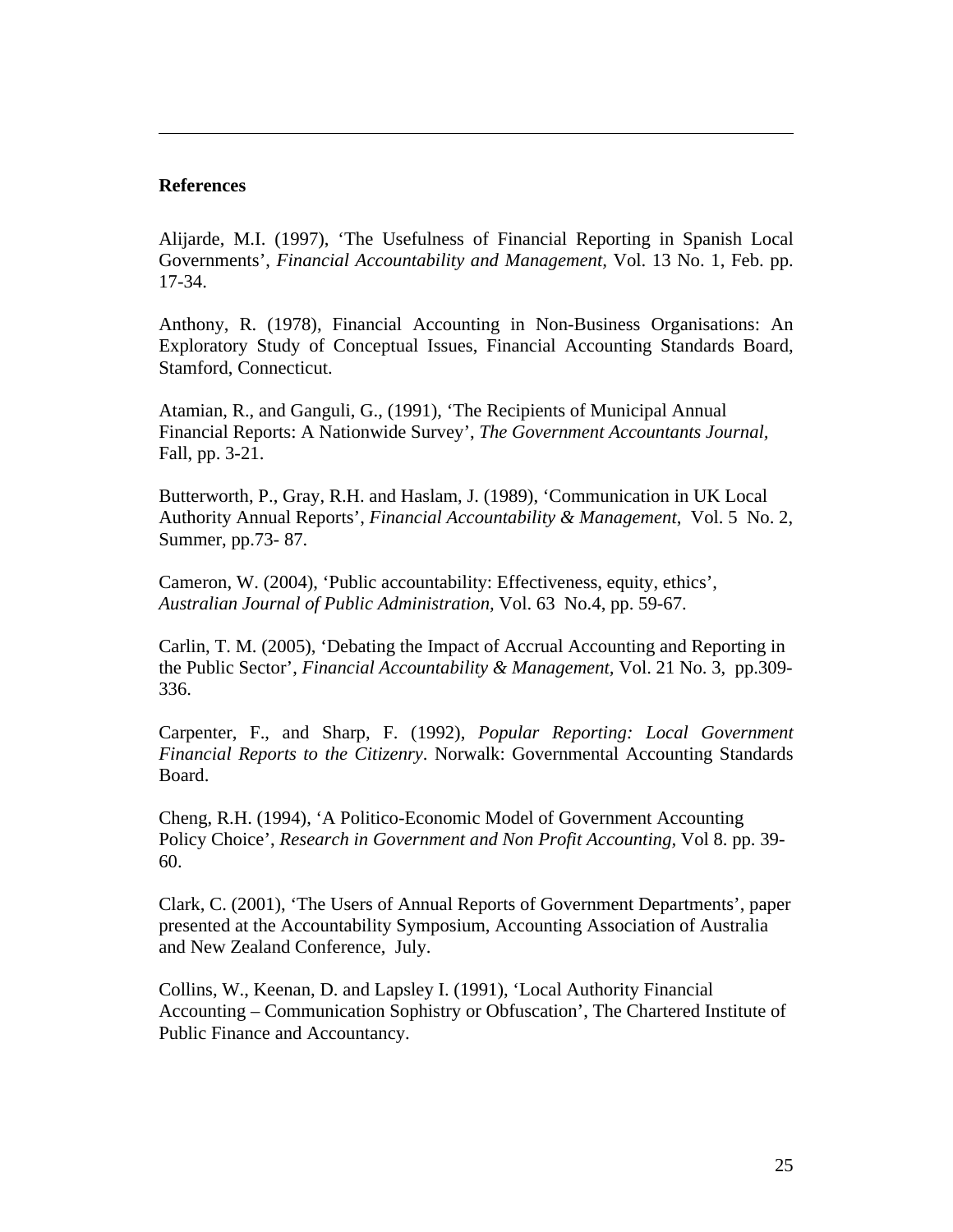Coy, D., Dixon, K., Buchanan, J.and Tower, G. (1997), 'Recipients of Public Sector Annual Reports: Theory and an Empirical Study Compared', *British Accounting Review,* Vol 29, pp. 103-127.

 $\overline{a}$ 

Coy, D., Fischer, M., and Gordon, T. (2001), 'Public Accountability: A New Paradigm for College and University Annual Reports', *Critical Perspectives on Accounting,* Vol 12, pp.1-31.

Cuningham, A. (2001) *Speech to CPA Australia Local Government Intensive Day,* Brisbane, 21 August.

Daniels, J.D. and Daniels C.E. (1991), 'Municipal Financial Reports: What Users Want', *Journal of Accounting and Public Policy* Vol. 10 No.1, Spring pp. 15-38.

Davidson, S (1977), *Financial Reporting by State and Local Government Units* University of Chicago.

Dixon, K., Coy, D., and Tower, G. (1994), External Reporting by New Zealand Universities 1985-1989: Improving Accountability. *Financial Accountability & Management,* Vol. 7 No. 3, pp.169-178.

Drebin, A., Chan, J., and Ferguson, L., (1981), *Objectives of Accounting and Financial Reporting for Government Units. A Research Study,* NCGA.

Fitzgerald, V.W., Carmichael, J., McDonough, D.D. and Thornton, B. (1996), *Report of the Queensland Commission of Audit,* Queensland Government Printer.

Funnell, W. and Cooper, K. (1998), *Public Sector Accounting and Accountability in Australia,* UNSW Press, Sydney.

Guthrie, J. (1998) 'Application of Accrual Accounting in the Australian Public Sector – Rhetoric or Reality?', *Financial Accountability and Management,* Vol. 14 No. 1, February, pp. 1-19.

Guthrie, J., Parker, L. and English, L.E. (2003), 'A Review of New Public Management Change in Australia', *Australian Accounting Review,* Vol. 13 No. 2, pp. 3-9.

Hay, D. (1994), 'Who Uses Public Sector External Reports? An Exploration', *Accounting Forum*, March, Vol.17 No. 4, pp. 47-65.

Hay, L.E. and Antonio, J.F. (1990), 'What Users want in Government Financial Reports', *Journal of Accountancy*, August, pp. 91-98.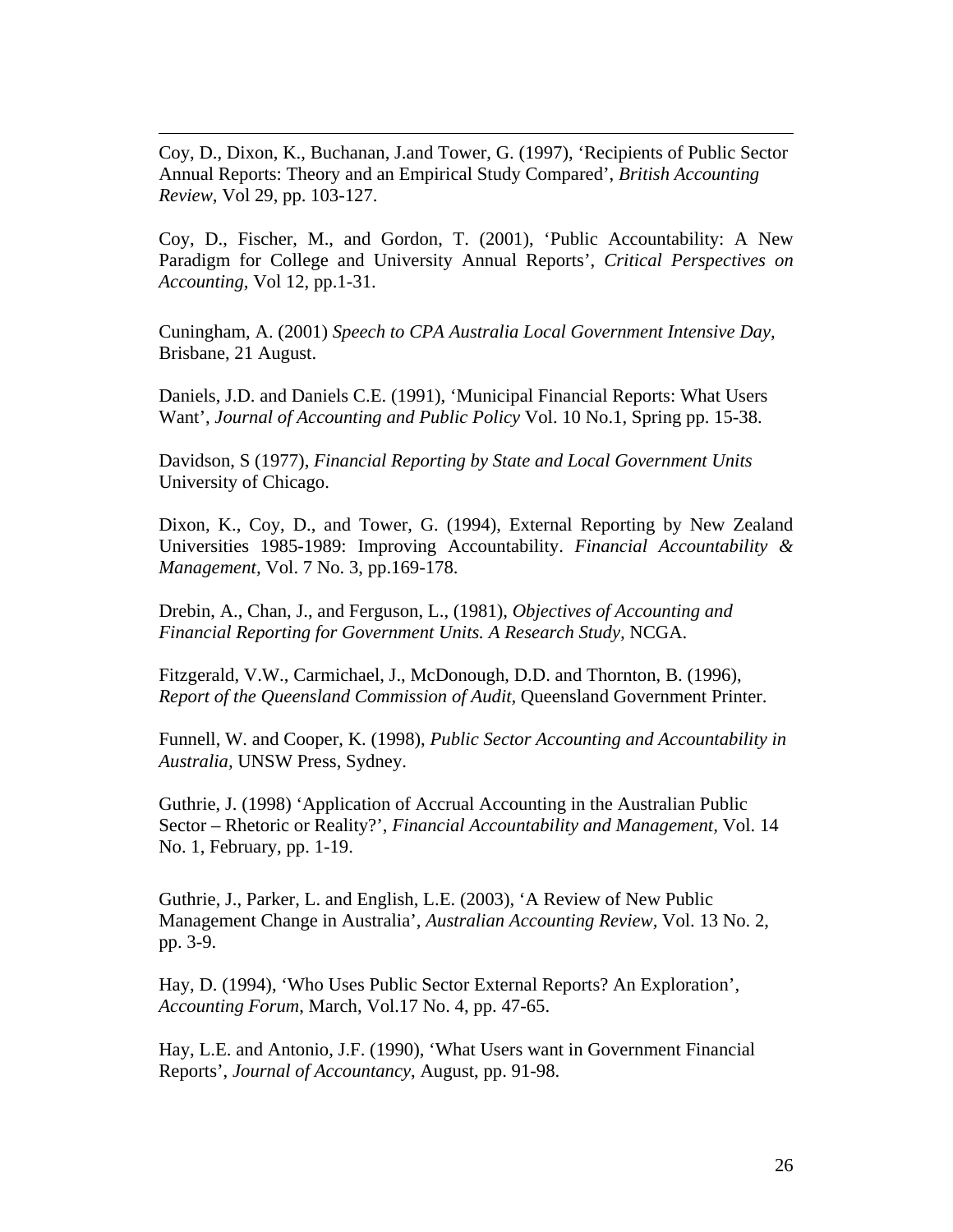Hodges, R., Macniven, L., and Mellett, H. (2002) 'Annual Reporting Mechanisms of National Health Service Trusts', *Public Money & Management*, September pp. 49 - 54.

 $\overline{a}$ 

Holder, W.W., (1980), *A Study of Selected Concepts for Government Financial Accounting and Reporting,* NCGA Research Paper, NCGA, Chicago.

Hooks, J. (2002), 'The Information Gap in Annual Reports', *Accounting Auditing & Accountability Journal,* Vol. 15 No. 4, pp. 501-522.

Jones, D.B., Scott R.B., Kimbro, L. and Ingram, R. (1985), 'The Needs of Users of Governmental Financial Reports', Government Accounting Standards Board, Stamford, Connnecticut.

Jones, R and Pendlebury, M. (2004), 'A Theory of the Published Accounts of Local Authorities' *Financial Accountability and Management,* Vol. 20 No. 3, pp. 305 - 325.

Kloot, L. & Martin, J. (2001), 'Local Government Accountability: Explaining differences', *Accounting Accountability and Performance,* Vol. 7 No. 1, pp.51-72.

Lapsley, I. (1992), 'User Needs and Financial Reporting – A Comparative Study of Local Authorities and the National Health Service', *Financial Accountability & Management,* Vol. 8 No. 4, pp. 281-298.

Lee, Mordecai (2004), Public Reporting: A neglected aspect of Nonprofit accountability, *Nonprofit Management and Leadership*, Vol. 15 No. 2, winter pp169-185.

Mack, J. (2004), *An Investigation of the Information Requirements of Users of Australian Public Sector Financial Reports,* PhD Thesis, QUT.

Mignot, H., and Dolley, C. (2000), 'Are AAS 29 Financial Statements Useful? ', *Accounting Research Journal,* Vol. 13 No. 1, pp.51-61.

Nicholls, D. (1991), *Managing State Finance,* NSW Treasury, Sydney.

Office of the Auditor General of Canada and the United States General Accounting Office, (1985), *Federal Government Reporting Study,* Washington.

Parker, L and Gould, G. (1999) 'Changing public sector accountability: critiquing new directions", *Accounting Forum*, Vol. 23 No. 2, pp. 109-135.

Passey, A. (2004), *Linking society & economy through membership: associations in New South Wales.* Sydney: University of Technology, Sydney.